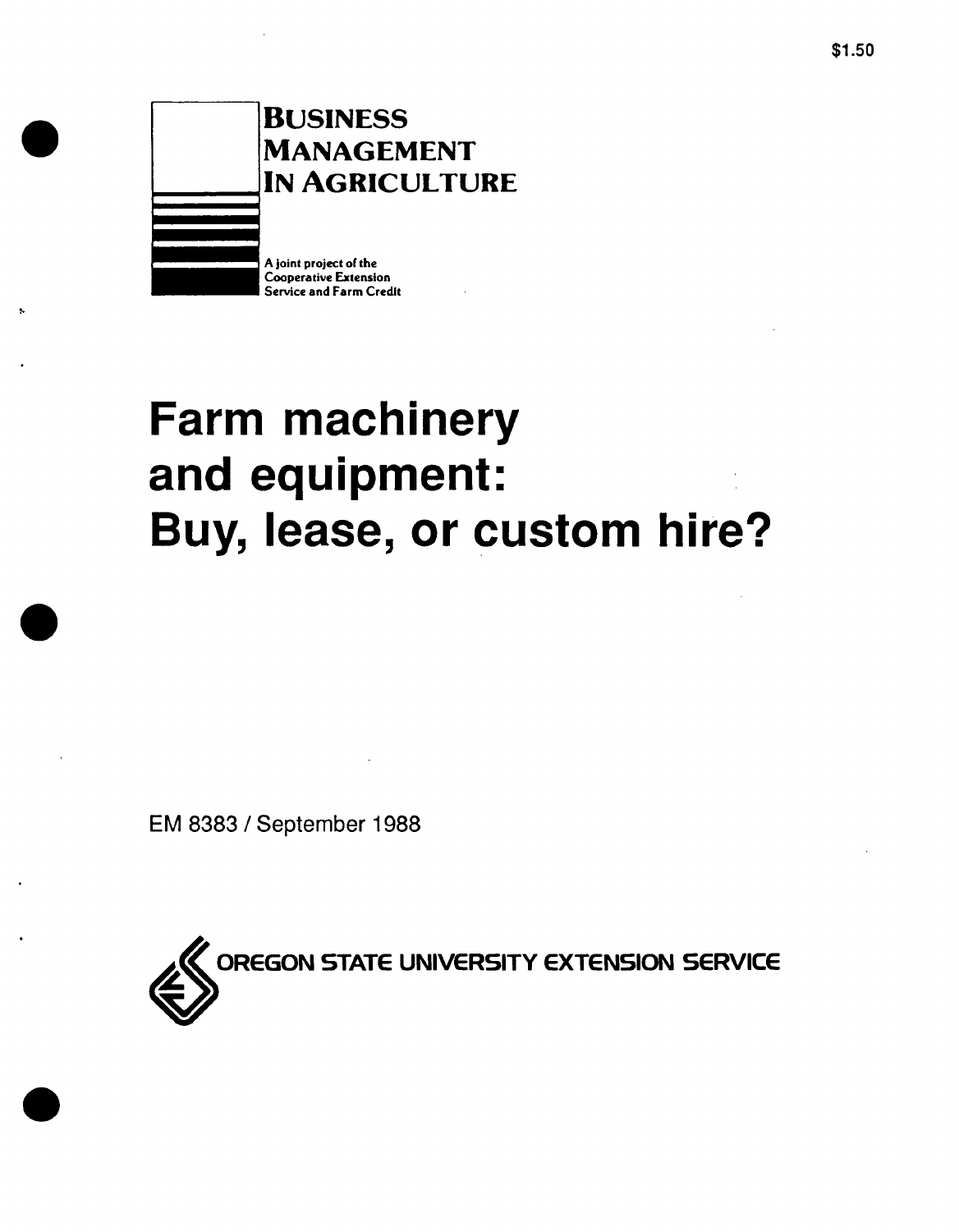# **Table of contents**

| $\mathbf{2}$ |
|--------------|
| 12           |
| 13           |
| 15           |
| 16           |
| 17           |
| 19           |
| 20           |
| 23           |
| 24           |
| 26           |
| 27           |
| 30           |
|              |

Machinery and equipment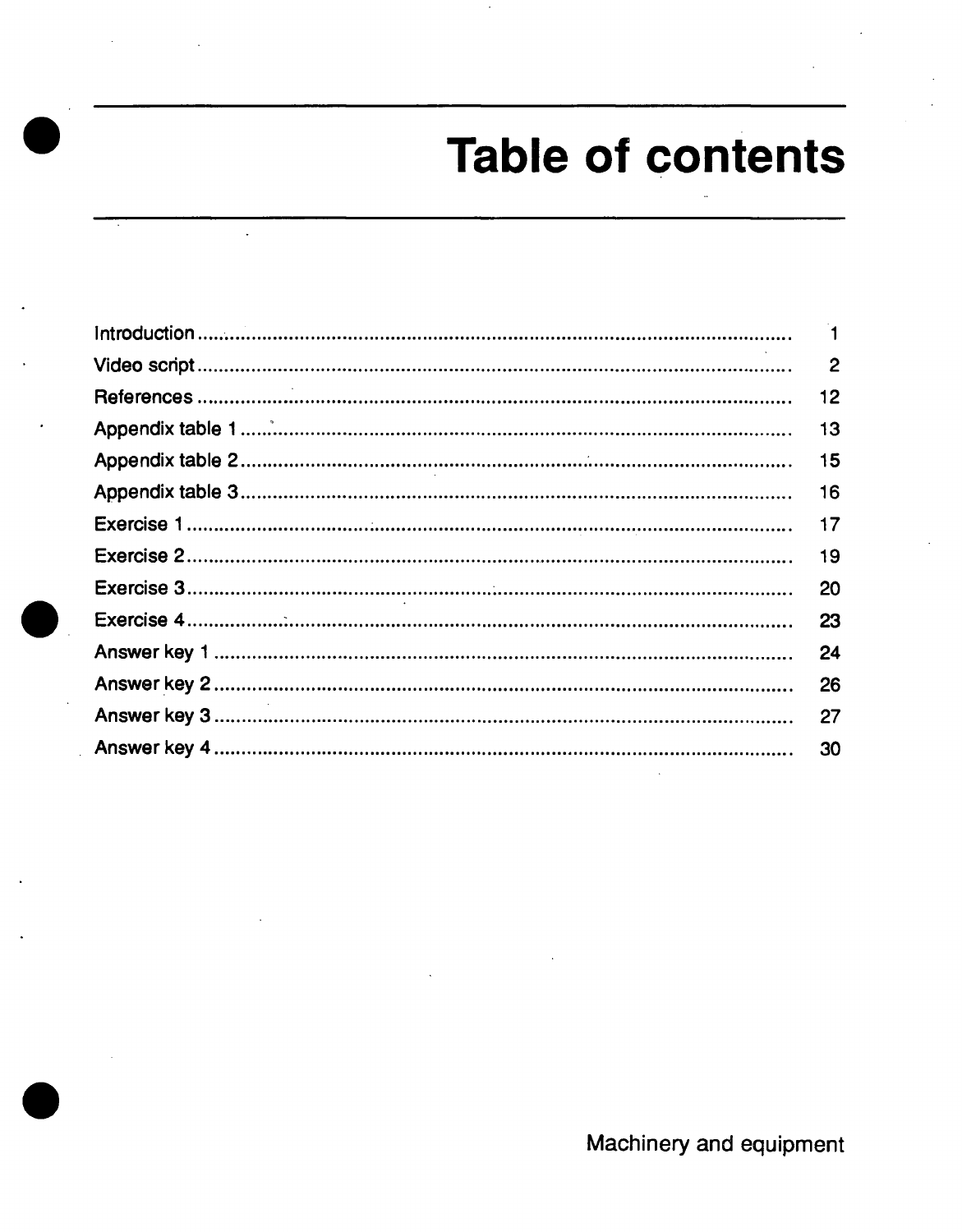## **Credits**

**Coordinated by: Carl O'Connor, Extension Economist, Agricultural & Resource Economics, Oregon State University, Corvallis, OR**

> **Thomas Powell, Senior Education Officer, Human Resources Planning & Development, Farm Credit Services, St Paul, MN**

**Gayle Willett, Extension Economist, DepL of Agricultural Economics, Washington State University, Pullman, WA**

#### **Produced by:**

**Farm Credit Services, St Paul, MN, and Oregon State University, Corvallis, OR**

**Wayne E. Carlson, Extension Specialist, University of Minnesota, St Paul, MN Consultant Farm Credit Services, St Paul, MN**

**- David Parry, Media Producer**

- **- Bruce Fredericksen, Media Producer**
- **- Tom Resek, Media Consultant.**
- **- Anne Maydith-Wolf, Editor**
- **- Bobbi Buffham, Word Processor**

#### **Funded by:**

**Extension Service, USDA, Washington, DC Farm Credit Corporation of America, Denver, CO Farm Credit Services, St Paul MN**

#### **Sponsored by:**

**Cooperative Extension Services of: Oregon State University University** of Nevada, Reno **Washington State University University of Minnesota**

#### **Presented by:**

**J. Roy Black, Agricultural Economist Michigan State University, East Lansing, MI**

**Thomas Booker, County Extension Agent Renville County, Olivia, MN**

**Richard Catkner, Extension Economist Washington State University, Puyallup, WA**

**Bart Eleveld, Extension Farm Management Specialist Oregon State University, Corvallis, OR**

**Gary Hachfeld, County Extension Agent Agriculture, Nicollet County, St Peter, MN**

**David Kohl, Agricultural Economist, Virginia Polytechnic Institute, Blacksburg, VA**

**David Lins, Agricultural Economist University ofIllinois, Urbana, IL**

### Machinery and equipment

**Gerald Schwab, Agricultural Economist Michigan State University, East Lansing, MI**

**Gayle Willeo, Extension Economist Washington State University, Pullman, WA**

**Advised by: Art Barnaby, Extension Service Kansas State University, Manhattan, KS**

> **Brent Beesley Farm Credit Corporation of America, Denver, CO**

> **David Bennett Farm Credit Corporation of Amercia, Denver, CO**

**Ray Brueggemeier Bremer Financial Services Inc. St Paul, MN**

**James Cannon Farm Credit Corporation of America, Denver, CO**

**Mike Davis Farm Credit Corporation of America, Denver, CO**

**Gerald Eagan, Extension Service, West Virginia University, Morgantown, WV**

**Russ Farrow Farm Credit Banks, Baltimore, MD**

**Paul Freeman Farm Credit Banks, Louisville, KY**

**Clark Garland, Agriculture Extension Service, University ofTennessee, Knoxville, TN**

**John Gunderson Farm Credit Corporation of America, Denver, CO**

**William Hammitt Farm Credit Services. Wichita, KS**

**Richard Johnson Farm Credit Services, St Paul, MN**

**David Kettering Farm Credit Services, St Paul, MN**

**David Lambert Dept of Agricultural Economics, University of Nevada, Reno, NV**

**Buel Lanpher, Extension Service, USDA, Washington. DC**

**Roger Shaffer Farm Credit Corporation of America, Denver, CO**

#### **Acknowledgements:**

**Northfield (MN) Tractor and Equipment Co. for providing machinery and shooting location for the "Machinery and equipment" module;**

**Studio Eleven. Dayton-Hudson Corp. ofMinneapolis, MN, for providing studio use and editing facilities for the "Managing risk" module.**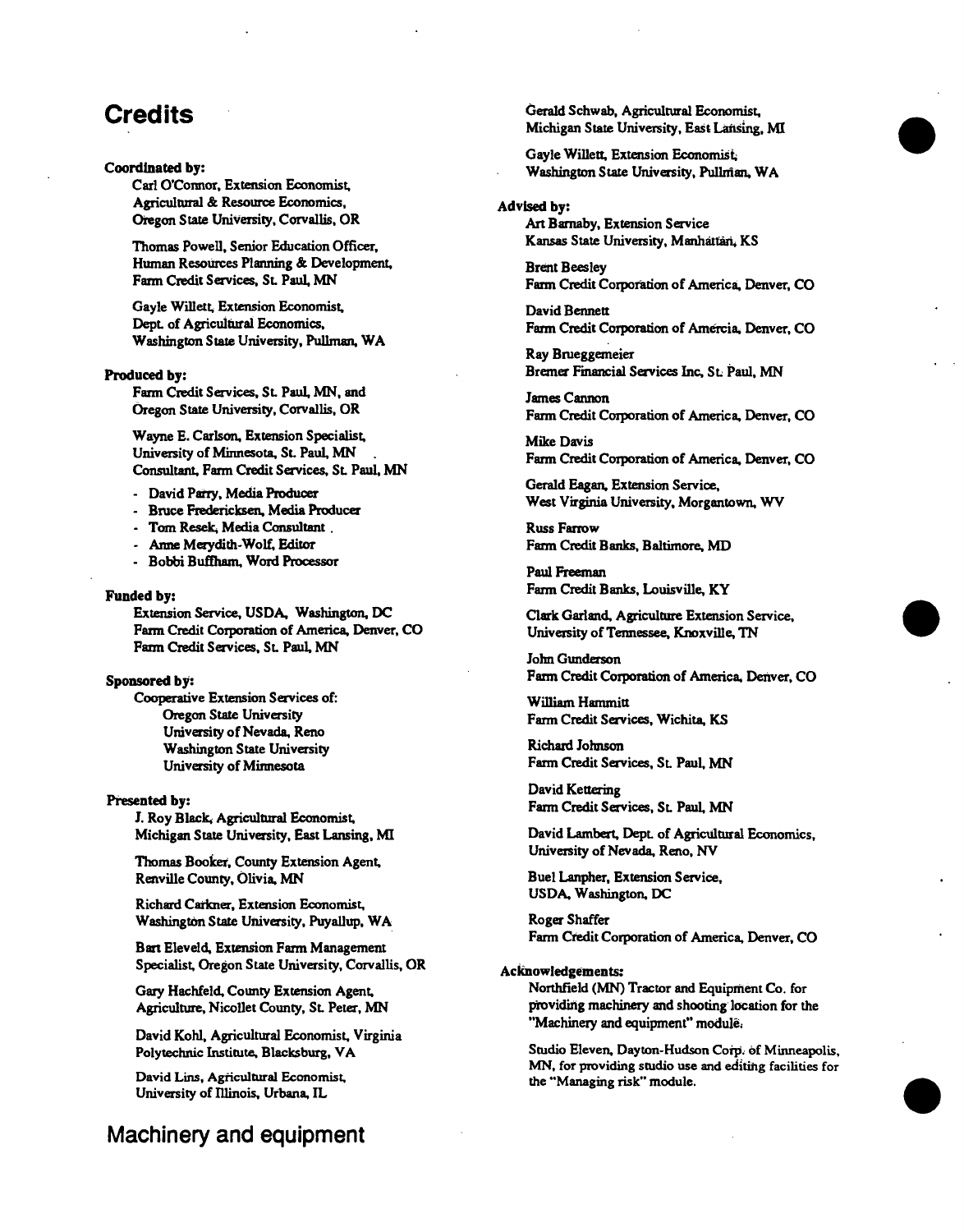# **Farm machinery and equipment: buy, lease or custom**



*David A. Lins*

This is one module of the *Business Management in Agriculture* series and is intended to be used with its corresponding videotape. The script may vary from the actual videotape text.

Dave Lins was bom and raised on a dairy/hog farm in south central Wisconsin. He received B.S. and M.S. degrees in agricultural economics from the University of Wisconsin, and a Ph.D. in agricultural economics from the University of Illinois. Prior to joining the University of Illinois in 1982 as a professor of farm financial management, he was an agricultural economist with the Economic Research Service, U.S. Department of Agriculture. At the University of Illinois he teaches both graduate and undergraduate classes in agricultural finance and farm management. Lins is the coauthor of four books and numerous articles in journals and trade magazines. In addition to his university activities, Dave is a partner in the consulting firm Agricultural Education and Consulting (AEC).

### **Purpose**

The purpose of this module is to help you:

- 1. deal with questions like:
	- "Can I afford new equipment?"
	- "Should I replace now or later?"
	- "If I do replace now, what is the least-cost option?" "Should I buy or rent?"
	- "Where can I get the best deal?"
- 2. become acquainted with four alternative ways of obtaining machinery and equipment for your farm;
- 3. learn the advantages and disadvantages of each as a least-cost alternative to fit your operation and financial situation;
- 4. become aware that machinery costs have three components: ownership, operating and intangible costs;
- 5. leam three different methods or criteria for evaluating each alternative in terms of those three costs;
- 6. leam about net present value and practice using it as a tool for making your final machinery investment decisions; and
- 7. confidently make machinery and equipment investment decisions based on business principles rather than impulse or emotion.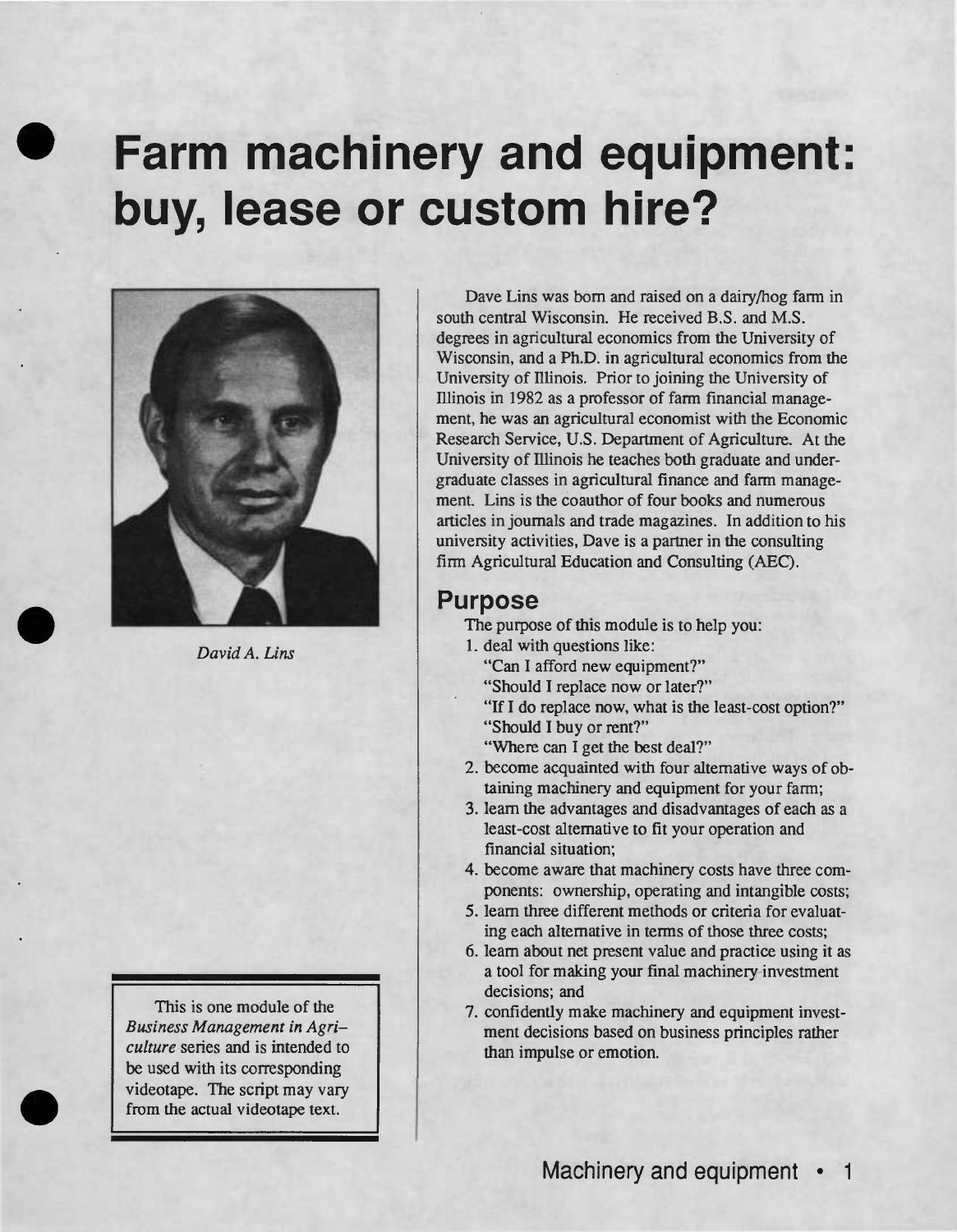### **Videotape script**

By David A. Lins

Another trip to town for parts! This old tractor has seen better days. Sure hope the weather holds long enough to get finished. Boy, when I get my new tractor life sure will be a lot easier!

Buying new machinery is often a major investment decision. Before you acquire machinery, several questions likely come to mind. Questions like: Can I afford new equipment? Should I buy or rent? Where can I get the best deal? This module will help you evaluate the options available for acquiring the machinery and equipment you need for your business.

Four options for obtaining the use of machinery and equipment are: purchase, operating lease, financial lease and custom hire.

**Purchase** of machinery and equipment is one alternative. When you purchase machinery, you become the owner and are responsible for all costs of operating and maintaining the equipment As the owner, you can deduct operating costs, interest on borrowed funds, property taxes and depreciation when computing your taxes.

An **operating lease** offers an altemative for acquiring the use of machinery without owning it. An operating lease is usually a short-term rental arrangement. The rental charge is usually based on units of work such as dollars per acre or dollars per hour. The leasing company owns the machinery and usually pays for all repairs and maintenance. The farmer leasing the equipment usually pays for fuel and provides all labor. For tax purposes you can deduct the cost of leasing equipment, but you cannot deduct depreciation expenses since you do not own the equipment

Operating leases are common on general purpose items, such as tractors, which are used many times during the year. Seasonal operating leases for tractors and combines are quite common. In some areas, short-term leases are available only on excess inventory. Thus machinery availability may be an added risk for these agreements.

A **financial** lease is a long-term contract, usually for the useful life of the machinery. The farmer has exclusive rights to use the equipment or machinery. Because the lease is a long-term agreement, it may be costly to prematurely terminate the lease agreement. A financial lease is quite similar to an outright purchase. Under a financial lease, the farmer pays all repair, maintenance and operation

### **OPTIONS FOR MACHINERY AND EQUIPMENT**

- Purchase
- Operating lease
- Financial lease
- Custom hire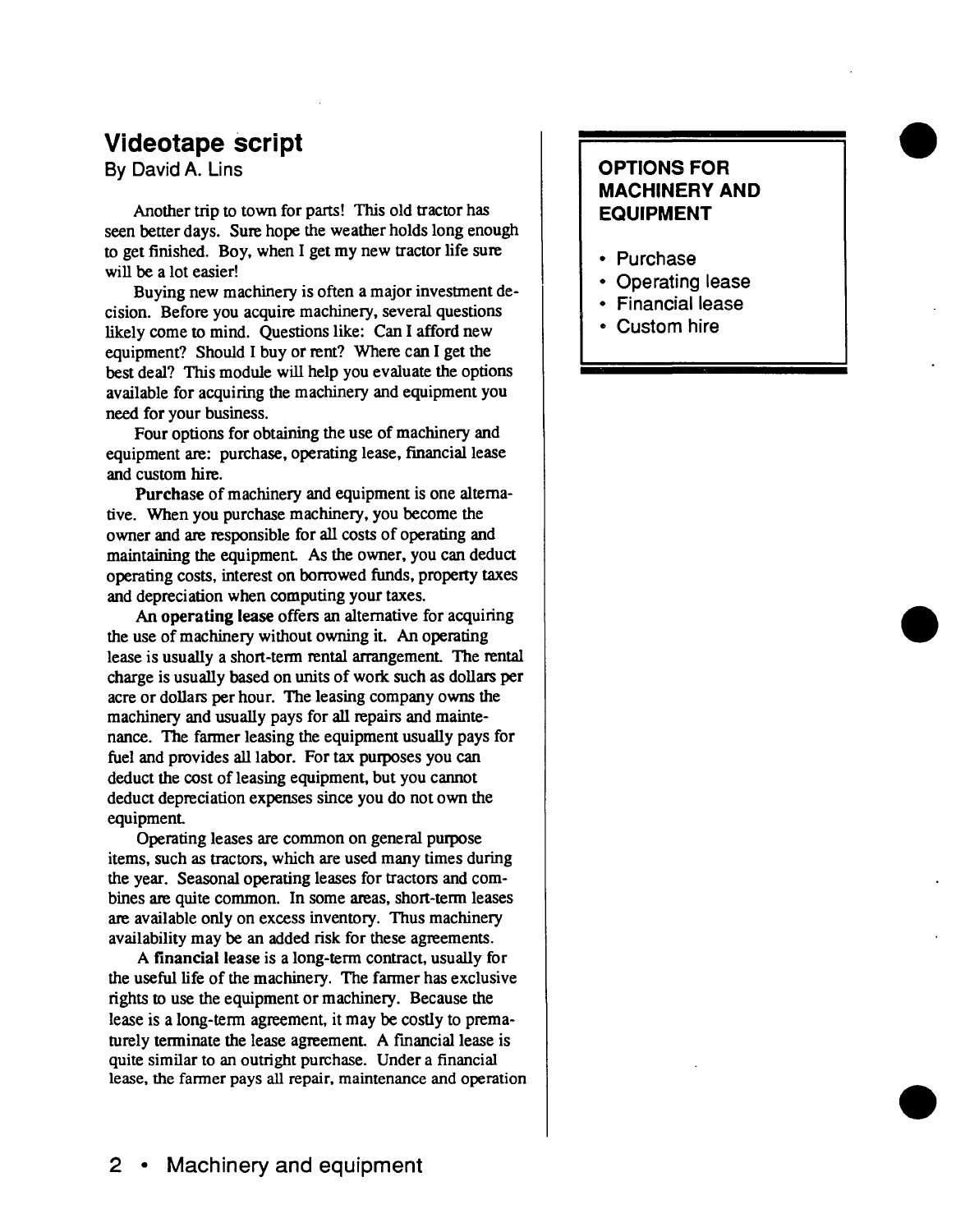#### **OPTIONS AT END OF LEASE INCLUDE:**

- Purchase for amount specified in contract
- Purchase at market value
- Renew lease
- Return equipment

#### **CUSTOM HIRE CAN INCLUDE:**

- Combining
- Application of fertilizer, lime, and chemicals
- Livestock feeding

costs. Options at the end of the lease period can include: .

- 1. purchase of the asset for an amount specified at the time the lease is signed,
- 2. purchase at fair market value,
- 3. renew the lease or
- 4. return the equipment to the lessor.

Prior to passage of the 1986 Tax Reform Act, some equipment manufacturers and lenders found it profitable to enter into financial lease contracts with fanners. These institutions were often in a higher tax bracket and could gain a better tax advantage from investment credit and depreciation deductions than could farmers in low tax brackets. Thus a considerable amount of financial leasing of farm machinery and equipment was tax motivated. It appears the Tax Reform Act of 1986 will reduce the tax incentives for financial leasing of farm assets. The loss of investment tax credit, longer depreciation schedules and fewer tax credits will likely reduce the tax incentives for financial leasing.

**Custom hiring** is similar to an operating lease, except the custom operator also provides the labor to run the equipment. Common examples include custom combining; custom application of fertilizer, lime, and chemicals; and custom feeding of livestock.

Custom hiring can be a good choice when you need high-cost and/or specialized machinery and equipment for a short time. By offering their services to other farmers, custom operators can spread the cost of the machinery and equipment over many acres. For example, some custom combine operators start in Texas and follow the wheat harvest north to Canada. Custom hiring is also attractive when labor is scarce.

In some areas it is possible for landowners to custom hire the entire operation from tillage and planting to harvest and delivery. Farmers with excess machinery capacity and labor can do custom work to stay fully employed and to keep their machinery running.

## **Which option is best?**

Which alternative—purchase, operating lease, financial lease or custom hiring is best? Three criteria can be used to evaluate alternatives: cash flow feasibility, capital debt repayment capacity and costs and returns.

Cash flow feasibility analysis will tell you whether or not the farming operation will generate enough cash to meet the payments required by the various machine acquisition strategies. For example, it may be profitable to purchase a new combine, but if the purchase requires 100 percent cash it may not be feasible from a cash flow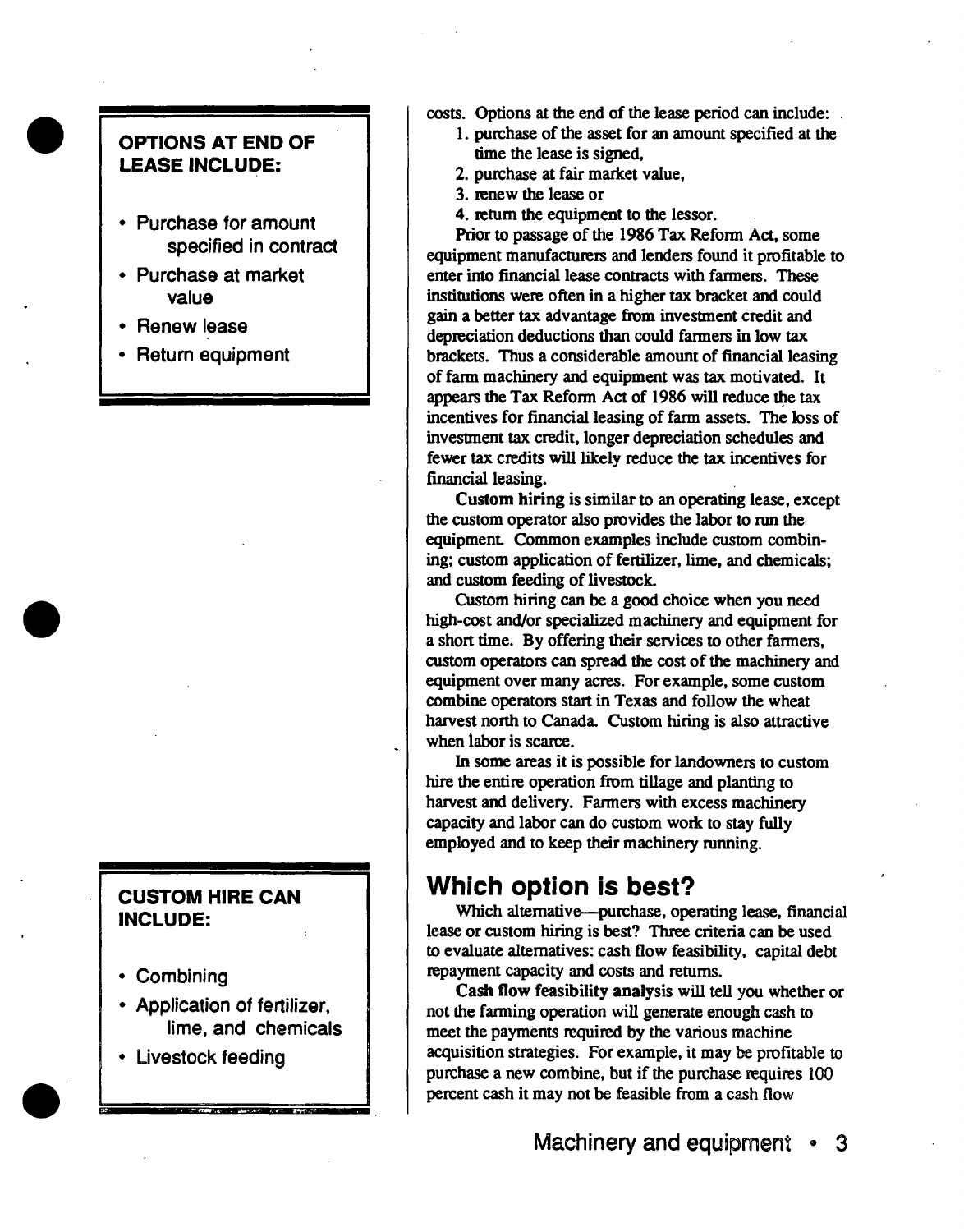perspective. In this case, a lower profit alternative, say custom hiring, may be much more feasible from a cash flow perspective.

**Capital debt repayment capacity** measures the ability of the farm to generate enough profit (but not necessarily cash) to meet payments on capital purchases. A more detailed description of capital debt repayment capacity is contained in the module entitled "Obtaining and using credit effectively" by Dr. David Kohl.

The third criteria for making decisions is **costs and returns.** Regarding costs, think of machinery costs as having three components: ownership costs, operating costs and intangible costs.

### **Cost components**

**Ownership costs** include depreciation, interest on your investment, insurance, property taxes if applicable, and housing or storage costs. The tax code specifies depreciation charges allowed for farm machinery arid equipment The 1986 Tax Reform Act increased the length of the depreciation schedule for most fann machinery and thereby spreads the depreciation expense over more years.

Some farmers don't think of interest as a cost unless they borrow mdney to buy machinery. But even when you don't borrow money, interest charges should be considered because your capital could be invested and earn an income. If you include interest charges in your comparison of purchase and honpurchase alternatives, your figures will be more meaningful.

**Operating** costs are directly related to how much you use your machinery and equipment. Operating costs include fuel and lubrication, repairs, and labor costs. Some farmers don't think of their own labor as a cost; however, the value of your labor must be considered to accurately compare custom hiring to other alternatives which require your own labor.

**Intangible** costs, by their very nature, are hard to estimate. Intangible costs include such things as reliability, timeliness and pride of ownership. For example, a common concern with custom combining is timeliness of operation. The ideal harvest time may pass before custom operators are available. Even though ownership may be more expensive, the operator may believe that a timely harvest will offset the additional costs of ownership.

There is no precise method for estimating intangible costs. The farmer's subjective judgment plays a key role in the decision process. Even though it's difficult to measure intangible costs, don't let that be an easy excuse. Intangible costs are important in comparing machinery alternatives.

#### **MACHINERY COST COMPONENTS**

#### **Ownership costs**

- Depreciation
- Interest
- Insurance
- Property taxes
- Housing/storage costs

#### **Operating costs**

- Fuel and lubrication
- Repairs
- Labor costs

#### **Intangible costs**

- Reliability
- **• Timelines^**
- Pride of ownership

**4 • Machinery and equipment**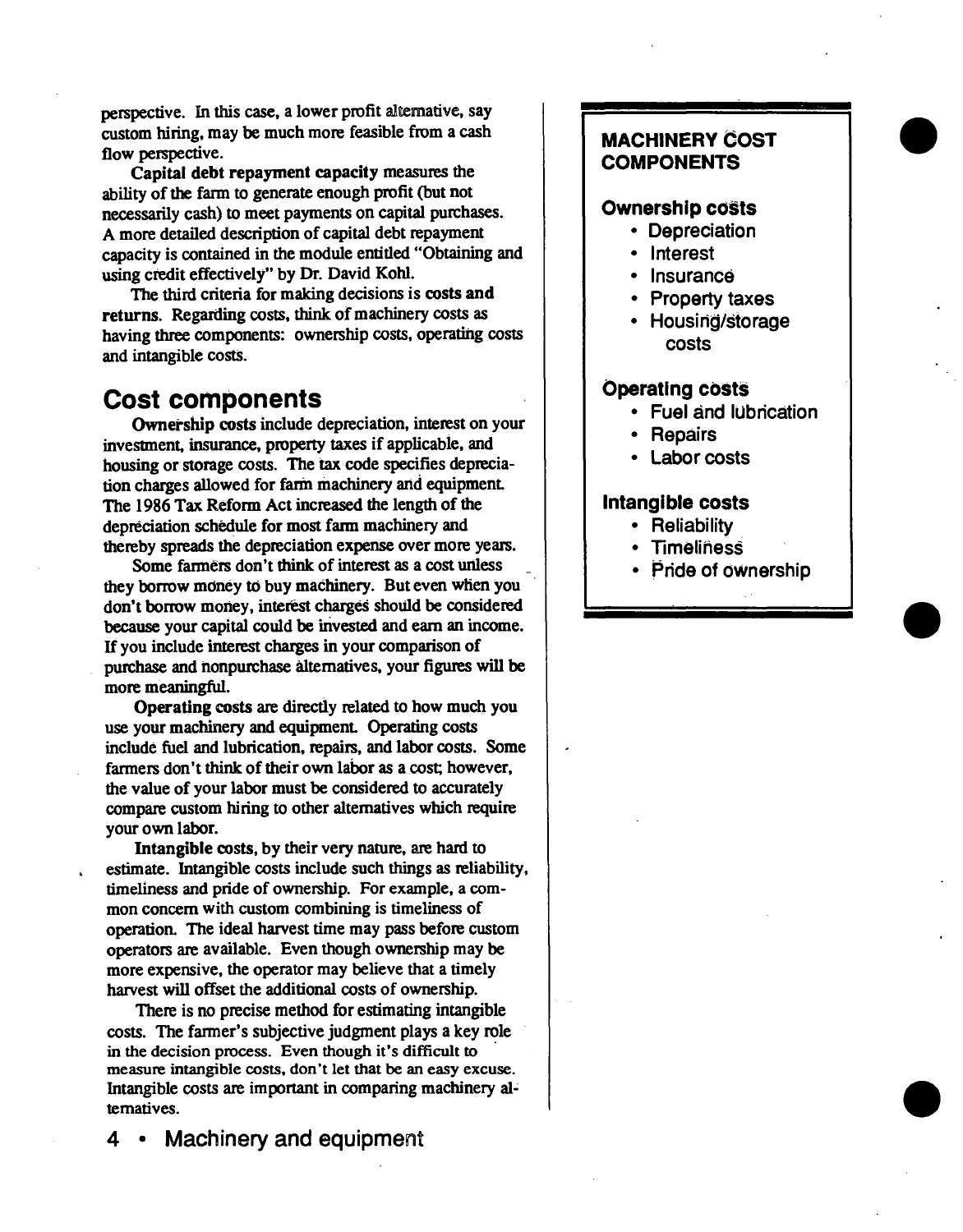

#### **NET PRESENT VALUE**

**Rule for accuracy of comparison:**

- **• Measure cash flows on after-tax basis**
- **• Use after-tax discount rates**

Now that we have identified the various cost components of machinery, how can we compare the differences in costs among alternatives?

### **Comparing cost differences**

**Net present value calculations** are an effective way of evaluating investment alternatives. To figure a net present value, take all cash inflows and all cash outflows occurring over time and discount them back to the present. That allows you to express in today's dollars the value of money which is to be received or spent in the future.

A brief example may help explain the concept of net present value. Suppose you expect to receive \$1,000 at the end of each of the next three years. That means you will have received a total of \$3,000 by the end of three years. What is the value today of that stream of income? Because of inflation, a dollar received in the future is not likely to be worth as much as a dollar today. Likewise, money received today could be invested and earn interest. You can express the value of future dollars in today's dollars by "discounting" future cash flows back to the present.

| End of<br>year | Cash<br>received  | Discount<br>factor @ 10% | Net present<br>value |
|----------------|-------------------|--------------------------|----------------------|
| 1              | \$1,000           | .909                     | 909.00               |
| $\overline{2}$ | 1,000             | .826                     | 826.00               |
| 1,000<br>3     |                   | .751                     | 751.00               |
|                | Net present value |                          | \$2,486.00           |

Using a 10-percent discount rate, the net present value of the cash flows is found to be \$2,486, or considerably less than the \$3,000 to be received over the three-year period. Stated another way, we could have invested \$2,486 at the start of year one in an account paying 10-percent interest. Then, at the end of each of the next three years, we would have had enough cash to withdraw \$1,000 per year.

The discount rate is chosen to reflect the return that could be achieved in the next-best investment alternative. Discount factors can be found in most financial textbooks, by using financial calculators, or with available computer software. Appendix Table <sup>1</sup> (pp. 13-14) contains a set of discount factors.

An important point to keep in mind when you calculate a net present value is: measure cash flows on an after-tax basis and use an after-tax discount rate. This procedure will insure proper treatment of tax differences among investment alternatives.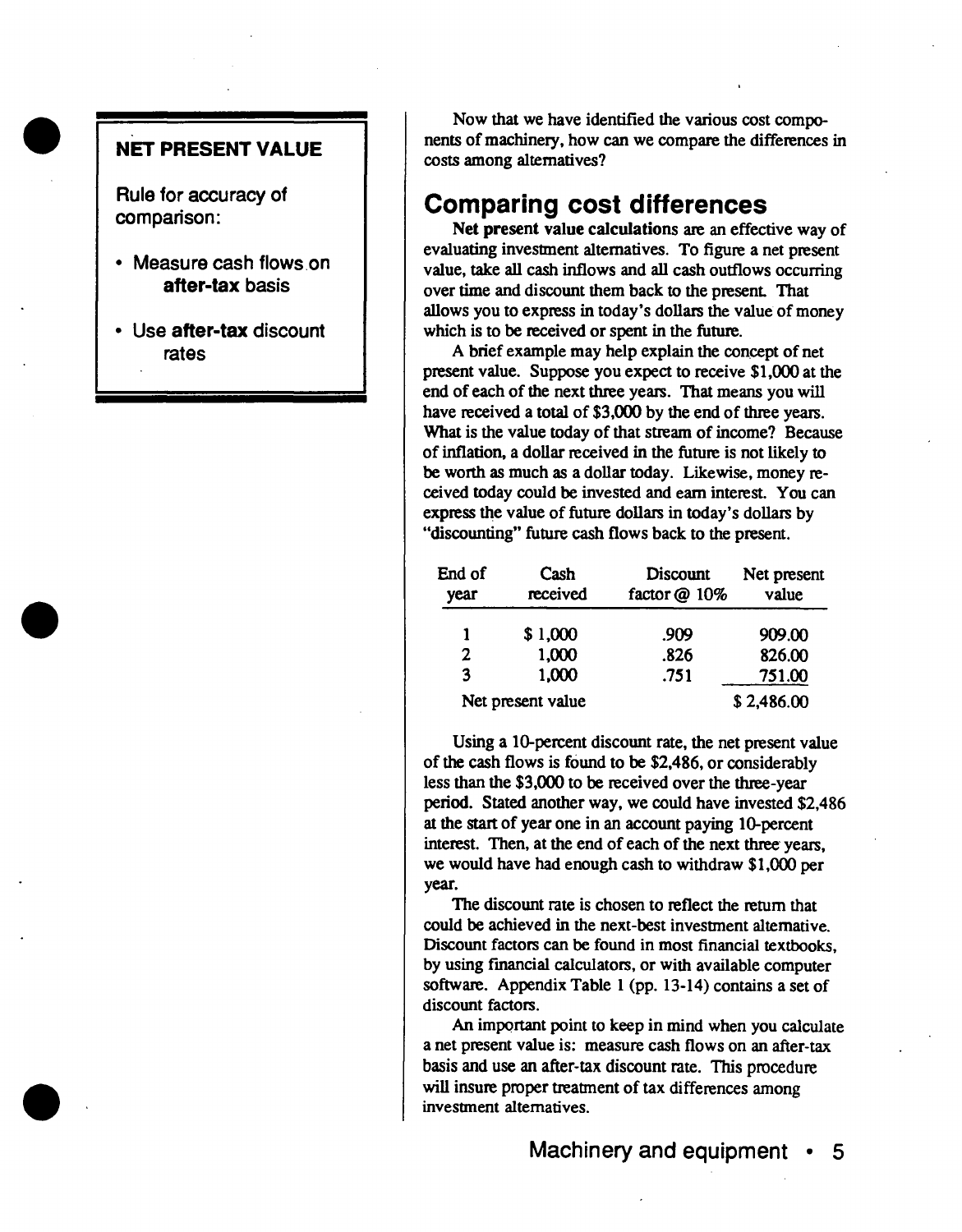### **An example**

**Now let's try to apply all of this with the use of an example. Suppose you need machinery and have the following three options. First, you can buy the machinery for \$70,000 cash. Secondly, the local lender will finance the purchase with 25-percent down, the remainder to be repaid in three equal annual payments of \$21,111. The interest rate is 10 percent And finally, the machinery can be acquired on a financial lease with prepaid annual lease payments** of \$11,800 for eight years. At the end of that **time you plan to return the machine to the lessor.**

**Assume the machinery is depreciated over seven years and that you are in a 28-percent tax bracket Further, assume die machinery has a salvage value of \$7,000.**

**Take time now to study Appendix Tables <sup>1</sup> and 2. Table <sup>1</sup> (pp. 13-14) shows discount factors. Table 2 (p. 15) shows the net cash flows for the three machinery options: cash purchase, credit purchase and financial lease. Carefully study the net cash flows for each alternative.**

**Now that you've had a chance to review Appendix Table 2, let's consider the three options more carefully. In reviewing Table 2, we see the amount of cash required up front for the three options is as follows:**

| Option 1: | cash purchase             | \$70,000 |
|-----------|---------------------------|----------|
| Option 2: | credit purchase           | 17,500   |
|           | Option 3: financial lease | 11,800   |

**From a cash flow perspective, the financial lease appears to be the most attractive the first year. But cash payments under the lease last for eight years.**

**Total net cash outflows after taxes over the life ofthe investment are as follows:**

**Total net cash outflow**

| Cash purchase          | \$45,360 |
|------------------------|----------|
| Credit purchase        | 53,160   |
| <b>Financial lease</b> | 67,968   |

**If you compare the alternatives on this basis alone, the cash purchase looks much better than the credit purchase or the financial lease. But a comparison of total cash outflows is not appropriate. Why is this true? Remember that cash outflows under each of the three alternatives differed greatly in terms oftiming. To adjust for these differences in timing, we must calculate a net present value. That process discounts all future cash flows back to the present Only then can we compare all three alternatives in terms of today's dollars.**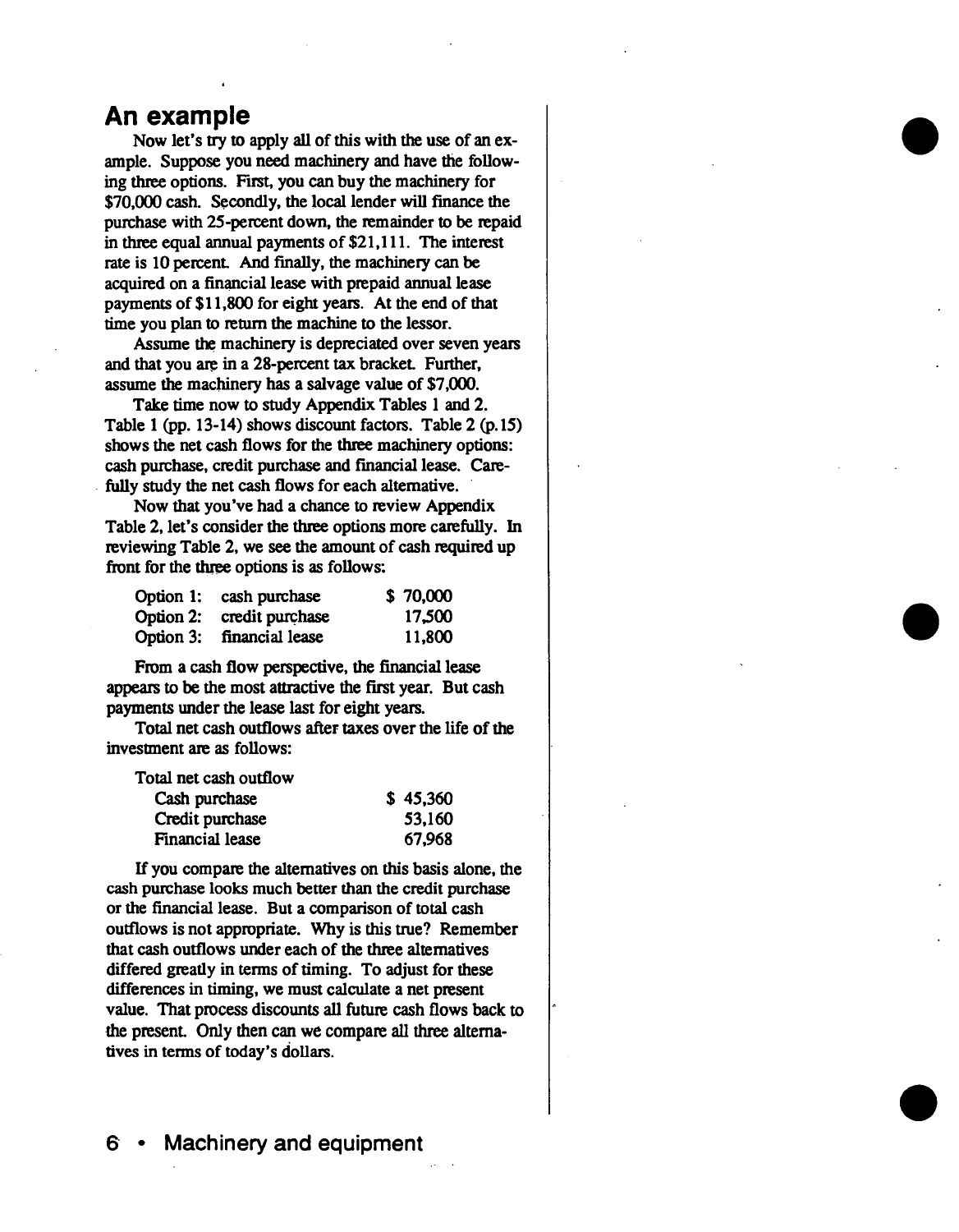### **Calculating net present value**

Using a discount rate of 10 percent, let's figure the net present value of the cash purchase. Below we see the net cash outflows for each period, multiplied by a discount factor from Appendix Table 1. These values are summed to arrive at a net present value.

| Year  | Net cash<br>outflow | Discount<br>factor @ 10% | Net present<br>value |
|-------|---------------------|--------------------------|----------------------|
| O     | \$70,000            | 1.000                    | 70,000               |
| 1     | $-2,800$            | .909                     | $-2,545$             |
| 2     | $-4,800$            | .826                     | $-3,967$             |
| 3     | $-3,429$            | .751                     | $-2,576$             |
| 4     | $-2,449$            | .683                     | $-1,673$             |
| 5     | $-1,749$            | .621                     | $-1,086$             |
| 6     | $-1,749$            | .564                     | 987                  |
| 7     | $-1,749$            | .513                     | 898                  |
| 8     | $-5,915$            | .467                     | $-2,762$             |
| Total | \$45,360            |                          | \$53,506             |

The net present value of all cash outflows is \$53,506. That value can be compared to the net present value for the other two options—credit purchase and financial lease.

Stop at this point and do Exercise 2. This will give you experience in calculating the net present value for the other two options.

You should now be more comfortable calculating net present values. In Exercise 2, which option did you find most attractive? You should have found that the credit purchase had the lowest net present value of cash outflows (50,905) and is therefore the preferred option.

You've probably gathered that the discount rate you use to calculate net present value has an important bearing on the outcome. Here's a table that shows the effect of different discount rates.

#### **Net present value of cash outflows using various discount rates**

| Discount<br>$rate \cdot$ | Cash<br>purchase | Credit<br>purchase | Financial<br>lease |
|--------------------------|------------------|--------------------|--------------------|
| O                        | 45,360           | 53,160             | 67,968             |
| 5                        | 50,081           | 52,277             | 58,725             |
| 10                       | 53,506           | 50,905             | 51,607             |
| 15                       | 56,064           | 49,358             |                    |

**Machinery and equipment**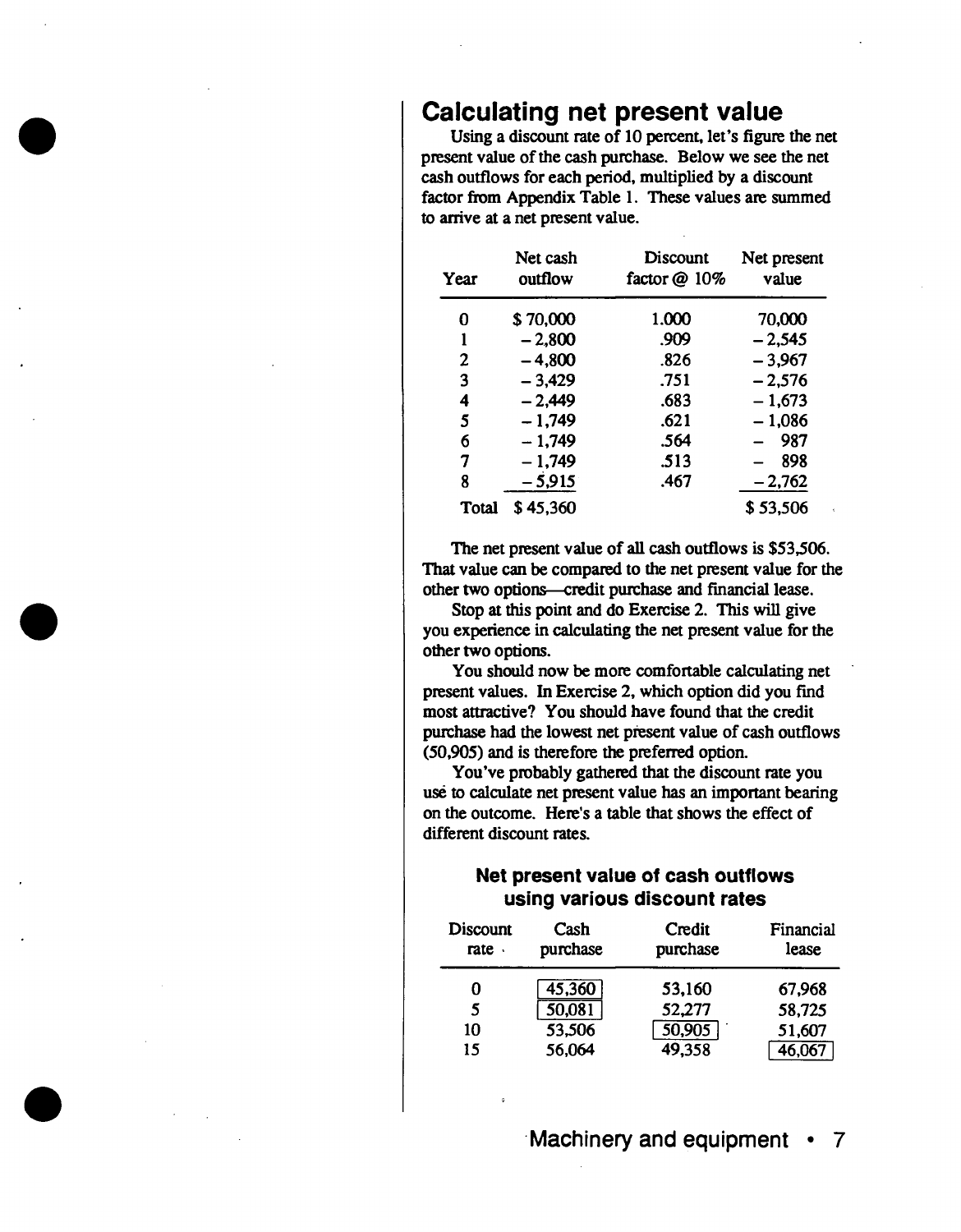**Notice that at a discount rate of 0 or 5 percent, the cash purchase option has the lowest net present value of cash Outflows and is therefore the preferred alternative. In the sample above, our after-tax cost of borrowing money is 7.2 percent When the discount rate is less than the after-tax cost of borrowing, a cash purchase will give a lower net present value of cash outflows than a credit purchase. When the discount rate is above the after-tax cost of borrowing the credit purchase is better than the cash purchase.**

**At a discount rate of 10 percent, the credit purchase is best, while at a 15-percent discount rate the financial lease alternative is best Remember, these outcomes are specific to our example. Your individual alternatives may give you a different outcome. Figuring net present values can help you sort out your alternatives.**

## **Adjusting for tax brackets**

**The tax bracket you fall into also influences your net present value figures. Let's return to our previous example where we used a 10-percent discount rate. The net present value ofthe cash outflows under three tax brackets (0,15, 28) are shown here. Remember, as we change tax brackets we also need to change Our discount rate since that rate reflects an after-tax return.**

**As the following table shows, if you have no taxable income, the lease alternative is preferred. However, as your tax rate rises and the discount rate falls, the creditfinanced purchase becomes more attractive relative to the lease.**

#### **Net present value of cash outflows using various tax rates**

| Marginal<br>tax rate | <b>Discount</b><br>rate | Cash<br>purchase | Credit<br>purchase | Financial<br>lease |
|----------------------|-------------------------|------------------|--------------------|--------------------|
| 0                    | 13.90                   | 67.529           | 64,125             | 62,558             |
| 15                   | 11.76                   | 60,356           | 57,421             | 57,198             |
| 28                   | 10.00                   | 53,506           | 50,905             | 51,607             |

**Remember our earlier discussion of ownership, operating and intangible costs? In the example just completed, we examined ownership costs, but not operating or intangible costs. We could ignore operating costs because whether we purchase with cash or credit, or lease the equipment operating costs would be identical. Intangible** costs would differ, however, if you take pride in owning machinery rather than leasing it. Many fanners would

Discount rate After-tax cost of borrowing **Use cash Interest** Discount rate After-tax cost of borrowing **Use credit Interest**

**USE CASH OR CREDIT?**

## **8 • Machinery and equipment**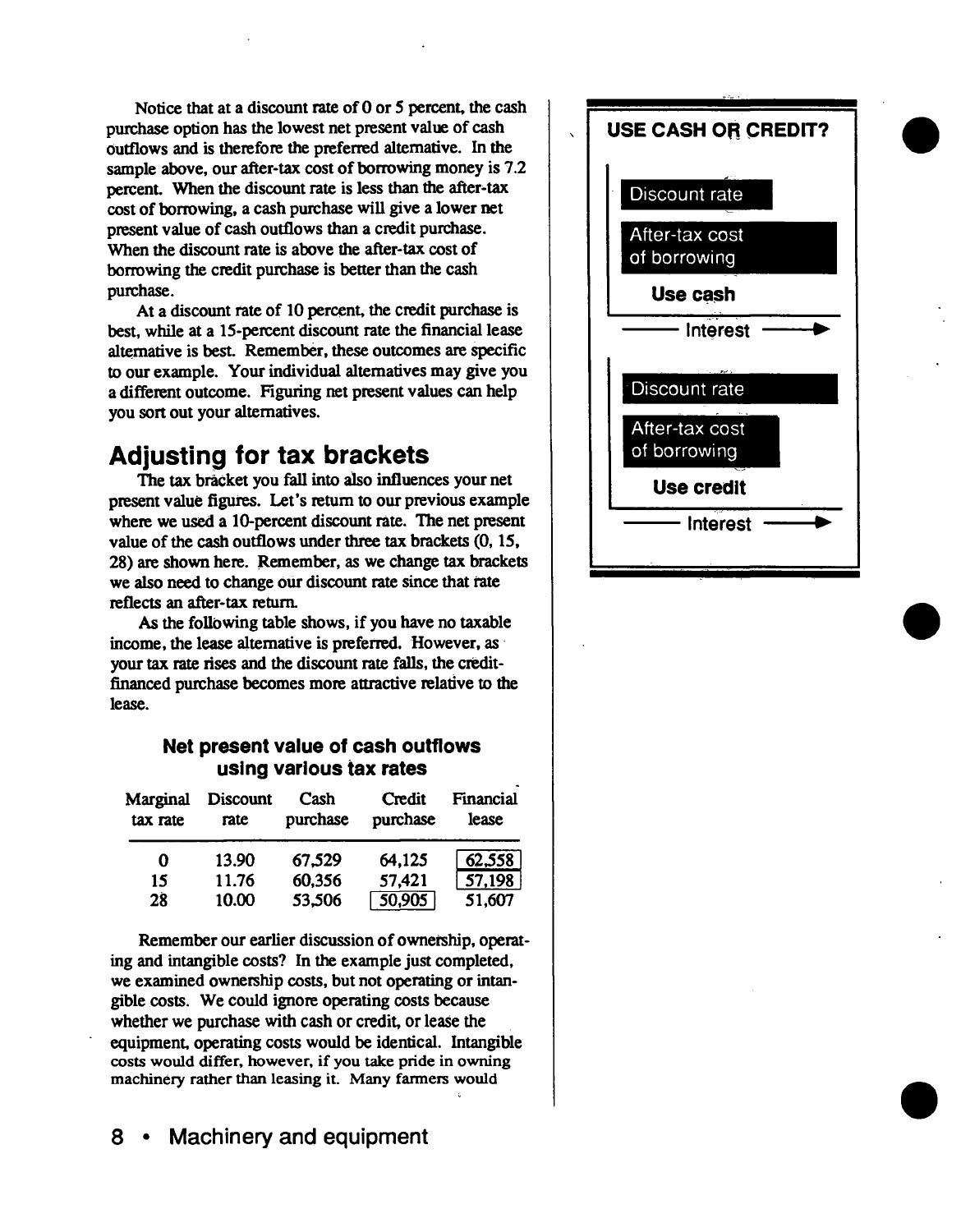rather own than lease. Think about your own preferences when you make machinery investment decisions.

### **Operating costs**

So far we have examined machinery ownership costs. Now let's look at another example which requires us to consider operating costs as welL Suppose you are considering two alternatives: custom hiring versus purchasing equipment on credit. For simplicity, we're going to assume that the purchase alternative is identical to our previous example. A comparison of annual operating costs for the two alternatives follows. For simplicity, the example assumes no increases over time in operating costs or custom-hire rates.

|                                                                | Custom<br>hire | Credit<br>purchase |
|----------------------------------------------------------------|----------------|--------------------|
| Acres to be farmed                                             | 500            | 500                |
| Total custom hire charge                                       | \$37,000       | N.A.               |
| Hours of operator labor/acre                                   | N.A.           | 4                  |
| Total value of operator's time<br>Fuel, oil, repairs and other | <b>N.A.</b>    | \$10,000           |
| operating costs                                                | N.A.           | \$10,000           |
| Total operating costs                                          | \$37,000       | \$20,000           |

Notice the custom-hire alternative has total operating costs which are \$17,000 per year higher than if you purchase the equipment on credit. However, you have no ownership costs when you custom hire.

Now let's compare the custom-hire and credit-purchase alternatives by calculating net present value for each. Appendix Table 3 (p. 16) describes the net after-tax cash flows for these two alternatives. Take time now to become more familiar with the two options before we move on to calculating a net present value for each.

## **Putting it all together**

Now that you've had a chance to review Appendix Table 3, let's consider the two options in more detail.

Total cash outflows after taxes over the life of the investment are:

| Credit purchase | \$190,757 |
|-----------------|-----------|
| Custom hire     | \$213,120 |

If you compared the investments on this basis alone, the credit purchase looks better than custom hiring. This comparison, however, doesn't account for the time value of money. Figuring net present value allows us to compare these investments in terms of today's dollars. The follow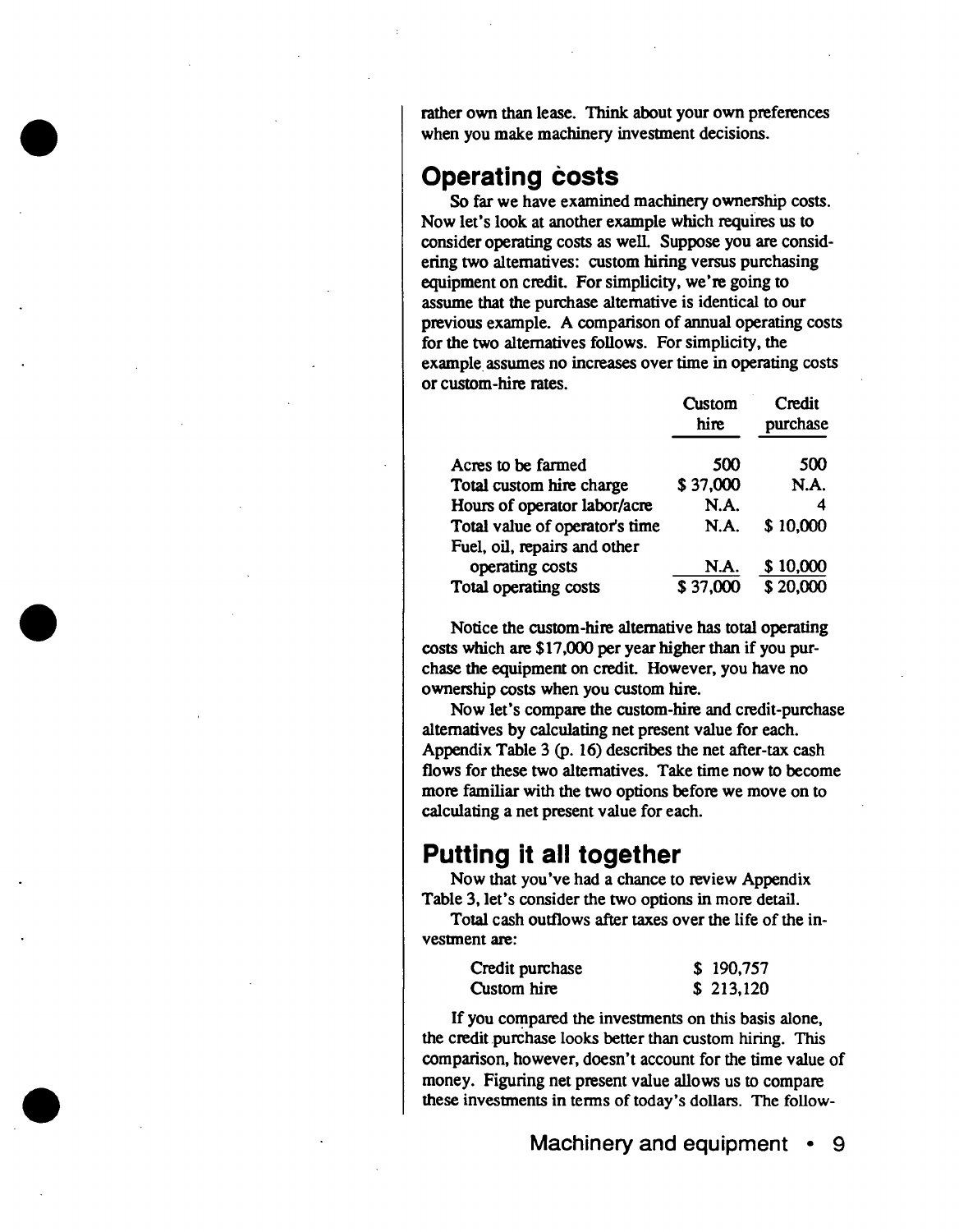**ing shows the net present value of each alternative for various discount rates. We did not change the marginal tax rate as we changed discount rates, therefore, these figures should be viewed as the outcomes for different farm operators.**

#### **Net present value of cash outflows using various discount rates**

| Discount<br>rate | Credit<br>purchase | Custom<br>hire |
|------------------|--------------------|----------------|
| 0                | \$191,199          | \$213,120      |
| 5                | 164,418            | 172,180        |
| 10               | 143,352            | 142,122        |
| 15               | 127,010            |                |

**Notice that at low discount rates, the credit purchase alternative is better. At high discount rates the custom-hire alternative is better. In this example, we assumed no difference in the timeliness of operations between credit purchase** and **custom** hire. If the **credit** purchase allows for **more timely operations, we need to adjust our calculations for that difference.**

**In our example so far, we have assumed that the operator could earn \$5.00 per hour with 2,000 hours of labor freed by custom hiring. What would happen if we changed that hourly rate? Here we show how net present values change as we adjust the value of operator labor.**

#### **Net present value of cash outflows: credit purchase versus custom hire using alternative wage rates**

| Value of operator<br>labor/hour | Credit<br>purchase | Custom<br>hire |
|---------------------------------|--------------------|----------------|
| \$0.00                          | 90,003             | \$142,122      |
| 3.35                            | 125,747            | 142,122        |
| 5.00                            | 143,352            | 142,122        |
| 10.00                           | 196,702            | 42.122         |

**If this operator has no alternative use oflabor, or can make only \$3.35 per hour, then the credit purchase is the best deal. However, if the operator can make more than \$5.00 per hour, then custom hiring is better.**

**Throughout our discussion we have looked only at the cost side of machinery-investment decisions. Net present value calculations allow you to choose the least-cost method of acquiring the use of farm machinery. But**

## **10 • Machinery and equipment**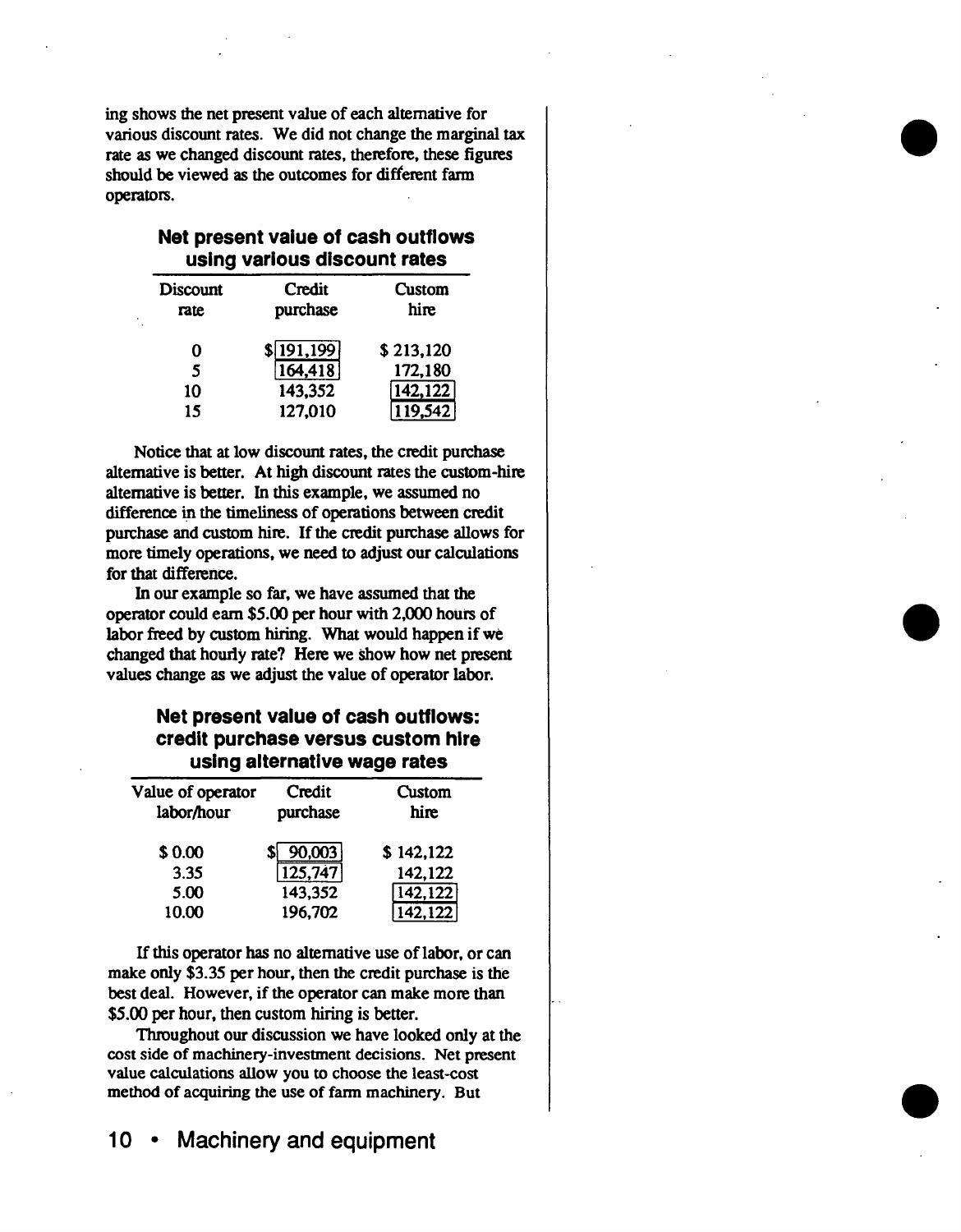#### RULE OF THUMB

Replace machinery or equipment when annual cost of old machinery exceeds annual cost of new machinery.

finding the least-cost alternatives do not help you decide whether or not you need new machinery in the first place.

Of course, most farm operators already have machinery and equipment. Often their decision is twofold: Should I replace now or later? And if I do replace now, what is the least-cost alternative?

We can't cover replacement decisions in this session, but you should focus on economic criteria when you make such replacement decisions. The best time to replace machinery or equipment is when the annual cost of the old machinery (repairs, operation, delay costs, etc.) exceed the annual cost of new machinery. You need detailed records and engineering studies to determine annual costs. Farmers, however, often make replacement decisions based more on tax considerations and cash availability.

In this module, we have shown how to use net present value calculations to make machinery decisions. Many computer software packages are available to reduce the number crunching. Check with your local Extension office for more information.

This concludes our discussion on analyzing buy, lease or custom-hire alternatives. Making decisions on major capital purchases is usually not easy, but sound economic analysis can help avoid costly mistakes.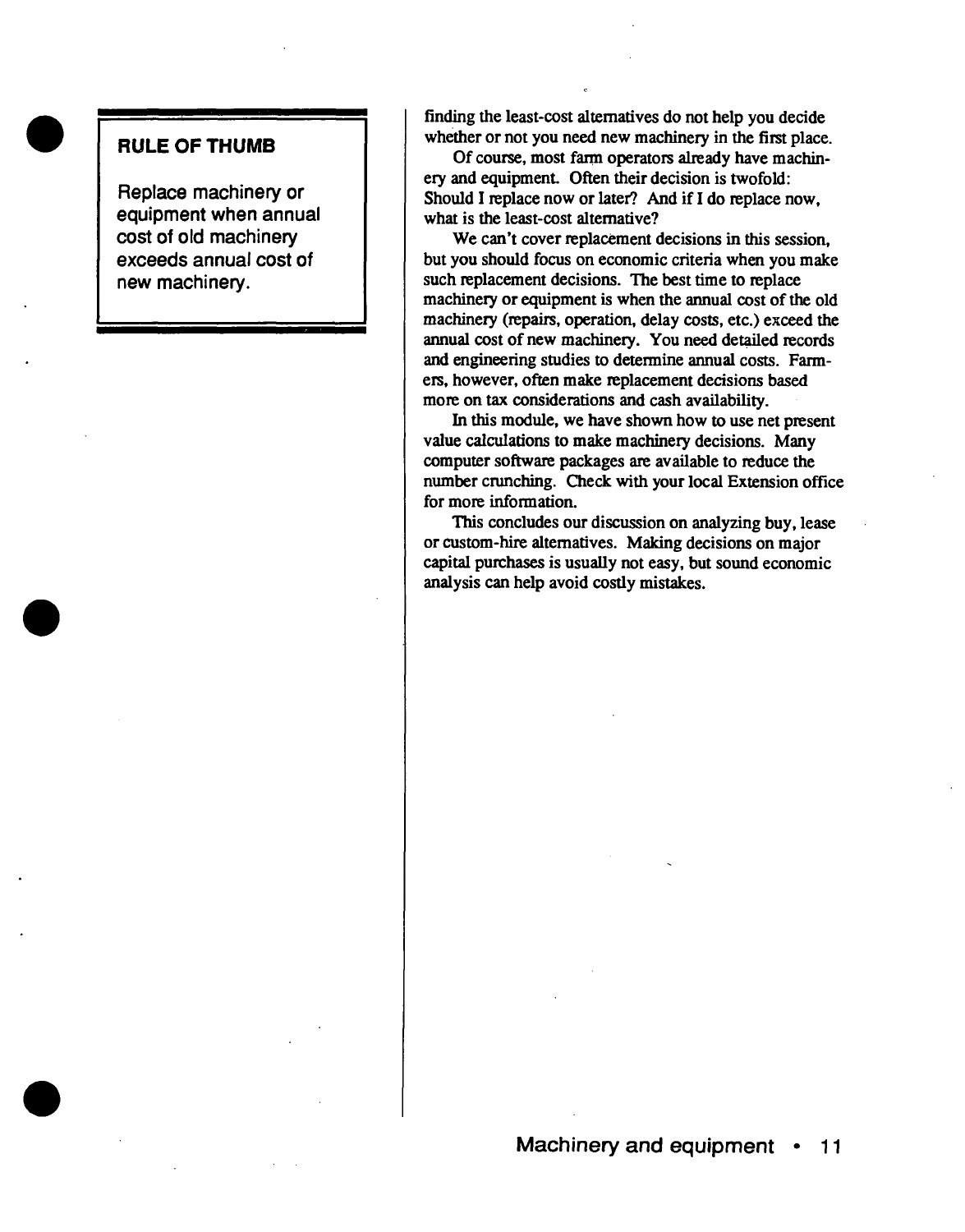# **References**

- Barry, Peter, John Hopkin and Chester Baker. 1983. *Financial Management in Agriculture.* Danville, IL: The Interstate Printers and Publishers Inc. Third edition.
- Frey, Thomas and David Lins. 1983. 'Time Value of Money and Investment Analysis: Explanation and Applications for Agriculture." AET-24-83, University of Illinois, November, 1983.
- Lee, Warren, Michael Boehlje, Aaron Nelson and William Murray. 1980. *Agricultural Finance.* Ames, LA: The Iowa State University Press. Seventh edition.
- Penson, John B. Jr. and David Lins. 1980. *Agricultural Finance: An Introduction to Micro and Macro Topics.* Englewood Cliffs, NJ: Prentice-Hall, Inc. First edition.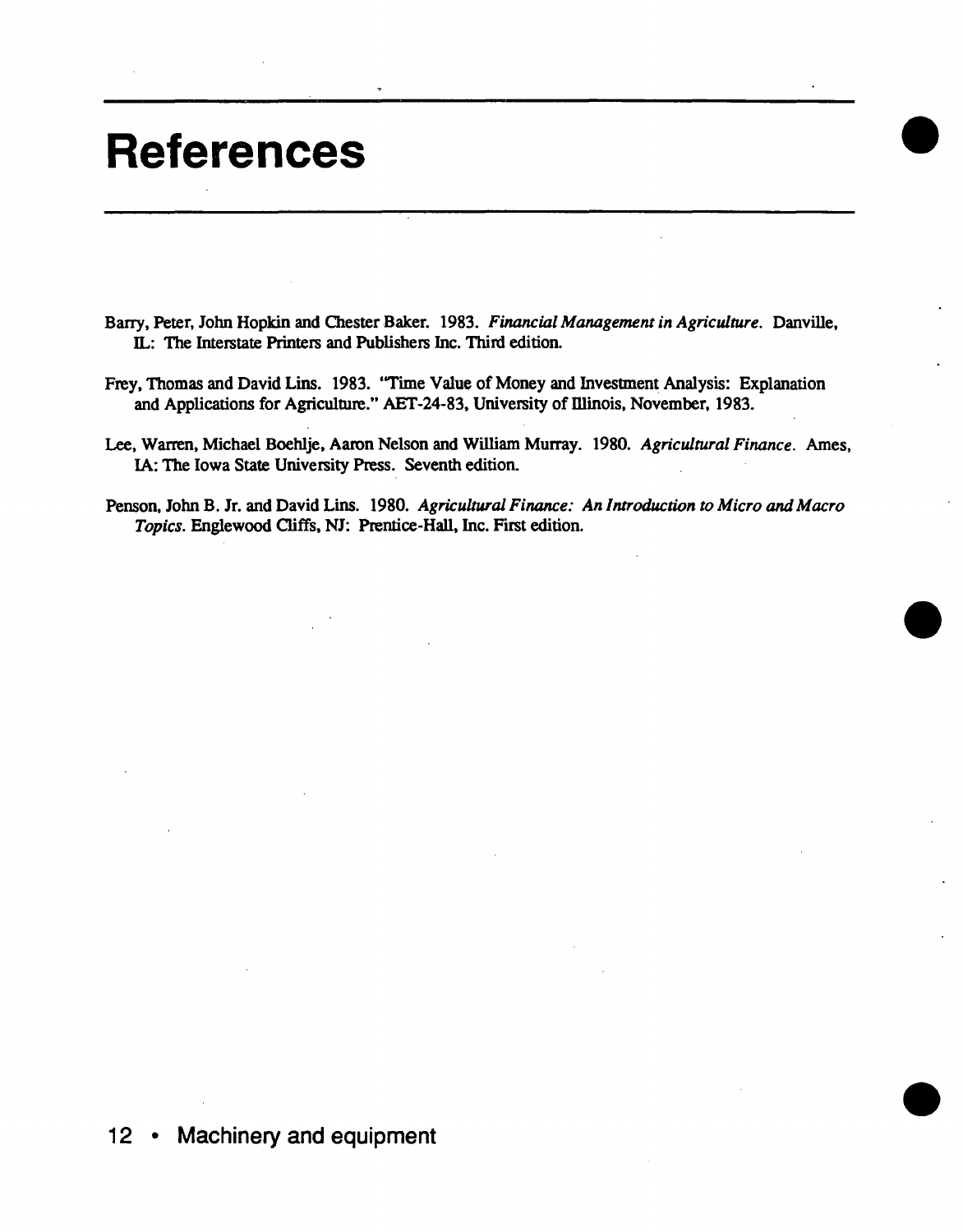# Appendix tabl

|                         | Interest factors for discounting a single amount* |       |       |       |       |       |       |       |       |
|-------------------------|---------------------------------------------------|-------|-------|-------|-------|-------|-------|-------|-------|
|                         | 0.5%                                              | 0.75% | $1\%$ | 1.5%  | 2%    | 2.5%  | 3%    | 4%    | 5%    |
| $\pmb{n}$               |                                                   |       |       |       |       |       |       |       |       |
| $\mathbf{1}$            | 0.995                                             | 0.993 | 0.990 | 0.985 | 0.980 | 0.976 | 0.971 | 0.962 | 0.952 |
| $\overline{\mathbf{c}}$ | 0.990                                             | 0.985 | 0.980 | 0.971 | 0.961 | 0.952 | 0.943 | 0.925 | 0.907 |
| 3                       | 0.985                                             | 0.978 | 0.971 | 0.956 | 0.942 | 0.929 | 0.915 | 0.889 | 0.864 |
| 4                       | 0.980                                             | 0.971 | 0.961 | 0.942 | 0.924 | 0.906 | 0.808 | 0.855 | 0.823 |
| 5                       | 0.975                                             | 0.963 | 0.951 | 0.928 | 0.906 | 0.884 | 0.863 | 0.822 | 0.784 |
| 6                       | 0.971                                             | 0.956 | 0.942 | 0.915 | 0.888 | 0.862 | 0.837 | 0.790 | 0.746 |
| 7                       | 0.966                                             | 0.949 | 0.933 | 0.901 | 0.871 | 0.841 | 0.813 | 0.760 | 0.711 |
| 8                       | 0.961                                             | 0.942 | 0.923 | 0.888 | 0.853 | 0.821 | 0.789 | 0.731 | 0.677 |
| 9                       | 0.956                                             | 0.935 | 0.914 | 0.875 | 0.837 | 0.801 | 0.766 | 0.703 | 0.645 |
| 10                      | 0.951                                             | 0.928 | 0.905 | 0.862 | 0.820 | 0.781 | 0.744 | 0.676 | 0.614 |
| 11                      | 0.947                                             | 0.921 | 0.896 | 0.849 | 0.804 | 0.762 | 0.722 | 0.650 | 0.585 |
| 12                      | 0.942                                             | 0.914 | 0.887 | 0.836 | 0.788 | 0.744 | 0.701 | 0.625 | 0.557 |
| 13                      | 0.937                                             | 0.907 | 0.879 | 0.824 | 0.773 | 0.725 | 0.681 | 0.601 | 0.530 |
| 14                      | 0.933                                             | 0.901 | 0.870 | 0.812 | 0.758 | 0.708 | 0.661 | 0.577 | 0.505 |
| 15                      | 0.928                                             | 0.894 | 0.861 | 0.800 | 0.743 | 0.690 | 0.642 | 0.555 | 0.481 |
| 16                      | 0.923                                             | 0.887 | 0.853 | 0.788 | 0.728 | 0.674 | 0.623 | 0.534 | 0.458 |
| 17                      | 0.919                                             | 0.881 | 0.844 | 0.776 | 0.714 | 0.657 | 0.605 | 0.513 | 0.436 |
| 18                      | 0.914                                             | 0.874 | 0.836 | 0.765 | 0.700 | 0.641 | 0.587 | 0.494 | 0.416 |
| 19                      | 0.910                                             | 0.868 | 0.828 | 0.754 | 0.686 | 0.626 | 0.570 | 0.475 | 0.396 |
| 20                      | 0.905                                             | 0.861 | 0.820 | 0.742 | 0.673 | 0.610 | 0.554 | 0.456 | 0.377 |
| 24                      | 0.887                                             | 0.836 | 0.788 | 0.700 | 0.622 | 0.553 | 0.492 | 0.390 | 0.310 |
| 28                      | 0.870                                             | 0.811 | 0.757 | 0.659 | 0.574 | 0.501 | 0.437 | 0.333 | 0.255 |
| 30                      | 0.861                                             | 0.799 | 0.742 | 0.640 | 0.552 | 0.477 | 0.412 | 0.308 | 0.231 |
| 32                      | 0.853                                             | 0.787 | 0.727 | 0.621 | 0.531 | 0.454 | 0.388 | 0.285 | 0.210 |
| 36                      | 0.836                                             | 0.764 | 0.699 | 0.585 | 0.490 | 0.411 | 0.345 | 0.244 | 0.173 |
| 48                      | 0.787                                             | 0.699 | 0.620 | 0.489 | 0.387 | 0.306 | 0.242 | 0.152 | 0.096 |
| 60                      | 0.741                                             | 0.639 | 0.550 | 0.409 | 0.305 | 0.227 | 0.170 | 0.095 | 0.054 |
|                         |                                                   |       |       |       |       |       |       |       |       |

 $\frac{1}{(1+i)^n}$ 

**achinery and equipment • 13**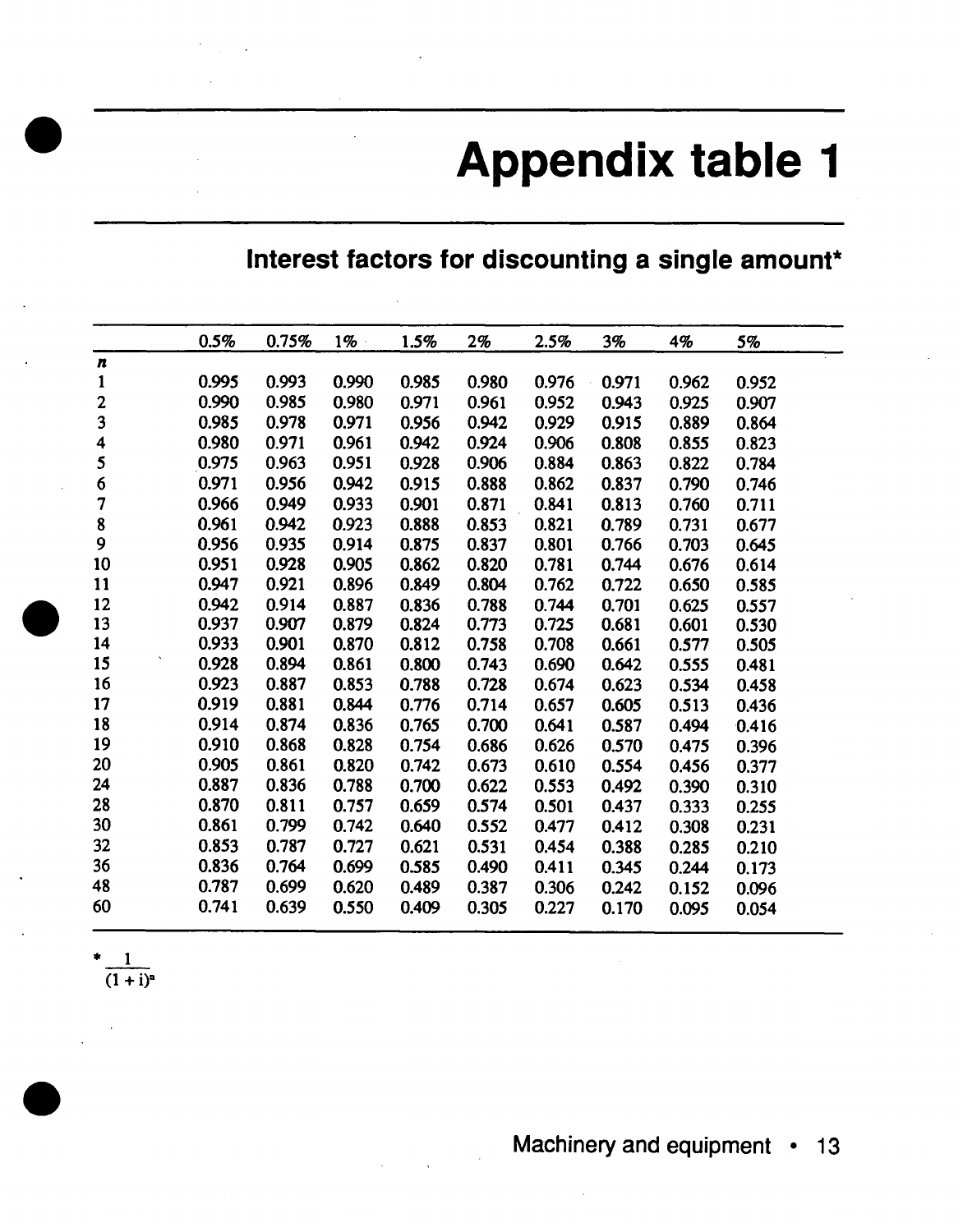|  |  | Interest factors for discounting a single amount (cont.) |  |  |  |
|--|--|----------------------------------------------------------|--|--|--|
|--|--|----------------------------------------------------------|--|--|--|

|                  | 6%    | 7%    | 8%    | 9%    | 10%      | 12%   | 14%   | 16%   | 20%   | 25%   |
|------------------|-------|-------|-------|-------|----------|-------|-------|-------|-------|-------|
| $\boldsymbol{n}$ |       |       |       |       |          |       |       |       |       |       |
| $\mathbf{1}$     | 0.942 | 0.935 | 0.926 | 0.917 | 0.909    | 0.893 | 0.877 | 0.862 | 0.833 | 0.800 |
| $\mathbf{2}$     | 0.890 | 0.873 | 0.857 | 0.842 | 0.826    | 0.797 | 0.769 | 0.743 | 0.694 | 0.640 |
| 3                | 0.840 | 0.816 | 0.794 | 0.772 | 0.751    | 0.712 | 0.675 | 0.641 | 0.579 | 0.512 |
| 4                | 0.792 | 0.763 | 0.735 | 0.708 | 0.683    | 0.636 | 0.592 | 0.552 | 0.482 | 0.410 |
| 5                | 0.747 | 0.713 | 0.681 | 0.650 | 0.621    | 0.567 | 0.519 | 0.476 | 0.402 | 0.328 |
| 6                | 0.705 | 0.666 | 0.630 | 0.596 | 0.564    | 0.507 | 0.456 | 0.410 | 0.335 | 0.262 |
| 7                | 0.665 | 0.623 | 0.583 | 0.547 | 0.513    | 0.452 | 0.400 | 0.354 | 0.279 | 0.210 |
| 8                | 0.627 | 0.582 | 0.540 | 0.502 | 0.467    | 0.404 | 0.351 | 0.305 | 0.233 | 0.168 |
| 9                | 0.592 | 0.544 | 0.500 | 0.460 | 0.424    | 0.361 | 0.308 | 0.263 | 0.194 | 0.134 |
| 10               | 0.558 | 0.508 | 0.463 | 0.422 | 0.386    | 0.322 | 0.270 | 0.227 | 0.162 | 0.107 |
| 11               | 0.527 | 0.475 | 0.429 | 0.388 | 0.350    | 0.287 | 0.237 | 0.195 | 0.135 | 0.086 |
| 12               | 0.497 | 0.444 | 0.397 | 0.356 | 0.319    | 0.257 | 0.208 | 0.168 | 0.112 | 0.069 |
| 13               | 0.469 | 0.415 | 0.368 | 0.326 | 0.290    | 0.229 | 0.182 | 0.145 | 0.093 | 0.055 |
| 14               | 0.442 | 0.388 | 0.340 | 0.299 | 0.263    | 0.205 | 0.160 | 0.125 | 0.078 | 0.044 |
| 15               | 0.417 | 0.362 | 0.315 | 0.275 | $-0.239$ | 0.183 | 0.140 | 0.108 | 0.065 | 0.035 |
| 16               | 0.394 | 0.339 | 0.292 | 0.252 | 0.218    | 0.163 | 0.123 | 0.093 | 0.054 | 0.028 |
| 17               | 0.371 | 0.317 | 0.270 | 0.231 | 0.198    | 0.146 | 0.108 | 0.080 | 0.045 | 0.023 |
| 18               | 0.350 | 0.296 | 0.250 | 0.212 | 0.180    | 0.130 | 0.095 | 0.069 | 0.038 | 0.018 |
| 19               | 0.331 | 0.277 | 0.232 | 0.194 | 0.164    | 0.116 | 0.083 | 0.060 | 0.031 | 0.014 |
| 20               | 0.312 | 0.258 | 0.215 | 0.178 | 0.149    | 0.104 | 0.073 | 0.051 | 0.026 | 0.012 |
| 24               | 0.247 | 0.197 | 0.158 | 0.126 | 0.102    | 0.066 | 0.043 | 0.028 | 0.013 | 0.005 |
| 28               | 0.196 | 0.150 | 0.116 | 0.090 | 0.069    | 0.042 | 0.026 | 0.016 | 0.006 | 0.002 |
| 30               | 0.174 | 0.131 | 0.099 | 0.075 | 0.057    | 0.033 | 0.020 | 0.012 | 0.004 | 0.001 |
| 32               | 0.155 | 0.115 | 0.085 | 0.063 | 0.047    | 0.027 | 0.015 | 0.009 | 0.003 | 0.001 |
| 36               | 0.123 | 0.088 | 0.063 | 0.045 | 0.032    | 0.017 | 0.009 | 0.005 | 0.001 | 0.000 |
| 48               | 0.061 | 0.039 | 0.025 | 0.016 | 0.010    | 0.004 | 0.002 | 0.001 | 0.000 | 0.000 |
| 60               | 0.030 | 0.017 | 0.010 | 0.006 | 0.003    | 0.001 | 0.000 | 0.000 | 0.000 | 0.000 |
|                  |       |       |       |       |          |       |       |       |       |       |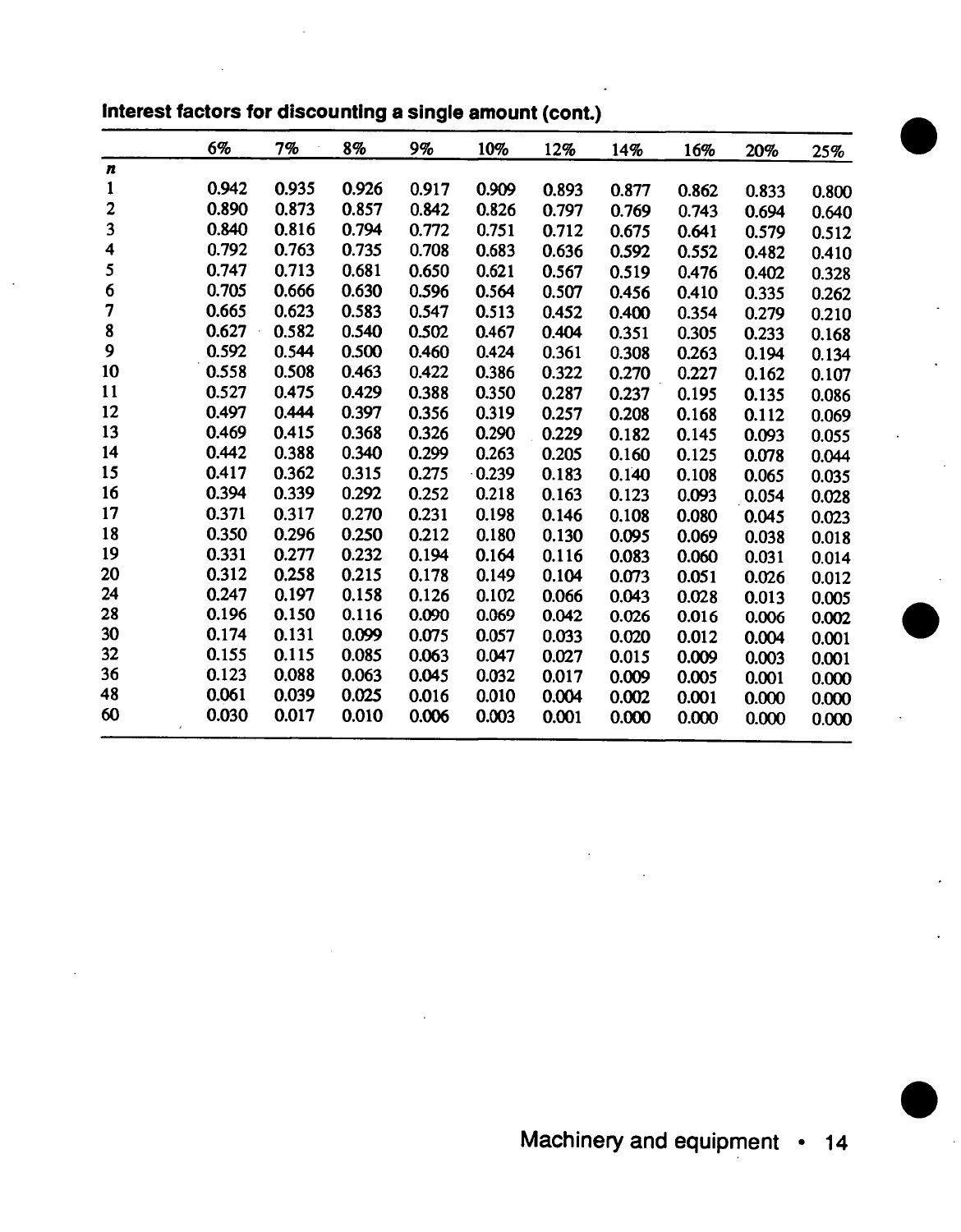# **Appendix table 2**

## **Net cash outflows: cash purchase, credit purchase and financial leasing of machinery**

|                |                         |                         | <b>CASH PURCHASE</b>              |                                                     |                                              |
|----------------|-------------------------|-------------------------|-----------------------------------|-----------------------------------------------------|----------------------------------------------|
| End of<br>year | (a)<br>Purchase<br>cost | (b)<br>Salvage<br>value | $\left( c\right)$<br>Depreciation | $\mathbf{d}$<br>Tax<br>savings<br>$(b+c)$ $(-0.28)$ | (e)<br>Net cash<br>outflows<br>$(a + b + d)$ |
| $\bf{0}$       | 70,000                  |                         |                                   |                                                     | 70,000                                       |
|                |                         |                         | 10,000                            | $-2,800$                                            | $-2,800$                                     |
| $\mathbf{2}$   |                         |                         | 17,143                            | $-4,800$                                            | $-4,800$                                     |
| 3              |                         |                         | 12,245                            | $-3,429$                                            | $-3,429$                                     |
| 4              |                         |                         | 8,746                             | $-2,449$                                            | $-2,449$                                     |
| 5              |                         |                         | 6,247                             | $-1,749$                                            | $-1,749$                                     |
| 6              |                         |                         | 6,247                             | $-1,749$                                            | $-1,749$                                     |
| 7              |                         |                         | 6,247                             | $-1,749$                                            | $-1,749$                                     |
| 8              |                         | $-7,000$                | 3,125                             | 1,085                                               | <u>– 5,915</u>                               |
|                | <b>TOTAL</b>            |                         |                                   |                                                     | \$45,360                                     |

|                |                                          |                 | <b>CREDIT PURCHASE</b>                      |                                          |                               | <b>FINANCIAL LEASE</b>                                              |                                                      |
|----------------|------------------------------------------|-----------------|---------------------------------------------|------------------------------------------|-------------------------------|---------------------------------------------------------------------|------------------------------------------------------|
| End of<br>year | $\bf(f)$<br>Down pymt<br>&<br>loan pymts | (g)<br>Interest | (h)<br>Tax<br>saving<br>$(b+c+g)$ $(-0.28)$ | (i)<br>Net cash<br>outflows<br>$(b+f+h)$ | $\omega$<br>Lease<br>payments | $\left( k\right)$<br>Tax<br>savings <sup>2</sup><br>$(i)$ $(-0.28)$ | $\left( 1\right)$<br>Net cash<br>outflows<br>$(j+k)$ |
| $\mathbf 0$    | 17,500                                   |                 |                                             | 17,500                                   | 11,800                        |                                                                     | 11,800                                               |
|                | 21,111                                   | 5,250           | $-4,270$                                    | 16,841                                   | 11,800                        | $-3,304$                                                            | 8,496                                                |
| $\mathbf 2$    | 21,111                                   | 3,664           | $-5,826$                                    | 15,285                                   | 11,800                        | $-3,304$                                                            | 8,496                                                |
| 3              | 21,111                                   | 1,919           | $-3,966$                                    | 17,145                                   | 11,800                        | $-3,304$                                                            | 8,496                                                |
| 4              |                                          |                 | $-2,449$                                    | $-2,449$                                 | 11,800                        | $-3,304$                                                            | 8,496                                                |
|                |                                          |                 | $-1,749$                                    | $-1,749$                                 | 11,800                        | $-3,304$                                                            | 8,496                                                |
| 6              |                                          |                 | $-1,749$                                    | $-1,749$                                 | 11,800                        | $-3,304$                                                            | 8,496                                                |
|                |                                          |                 | $-1,749$                                    | $-1,749$                                 | 11,800                        | $-3,304$                                                            | 8,496                                                |
| 8              |                                          |                 | $-1,085$                                    | $-5,915$                                 | 0                             | $-3.304$                                                            | $-3,304$                                             |
|                | <b>TOTAL</b>                             |                 |                                             | \$53,160                                 |                               |                                                                     | \$67,968                                             |

<sup>1</sup> Negative signs imply a cash inflow rather than a cash outflow.

<sup>2</sup> Depreciation is based upon the Modified Accelerated Cost Recovery System (MACRS) as defined in the 1986 Tax Reform Act. Refer to the *Farmers Tax Guide* for additional information and details.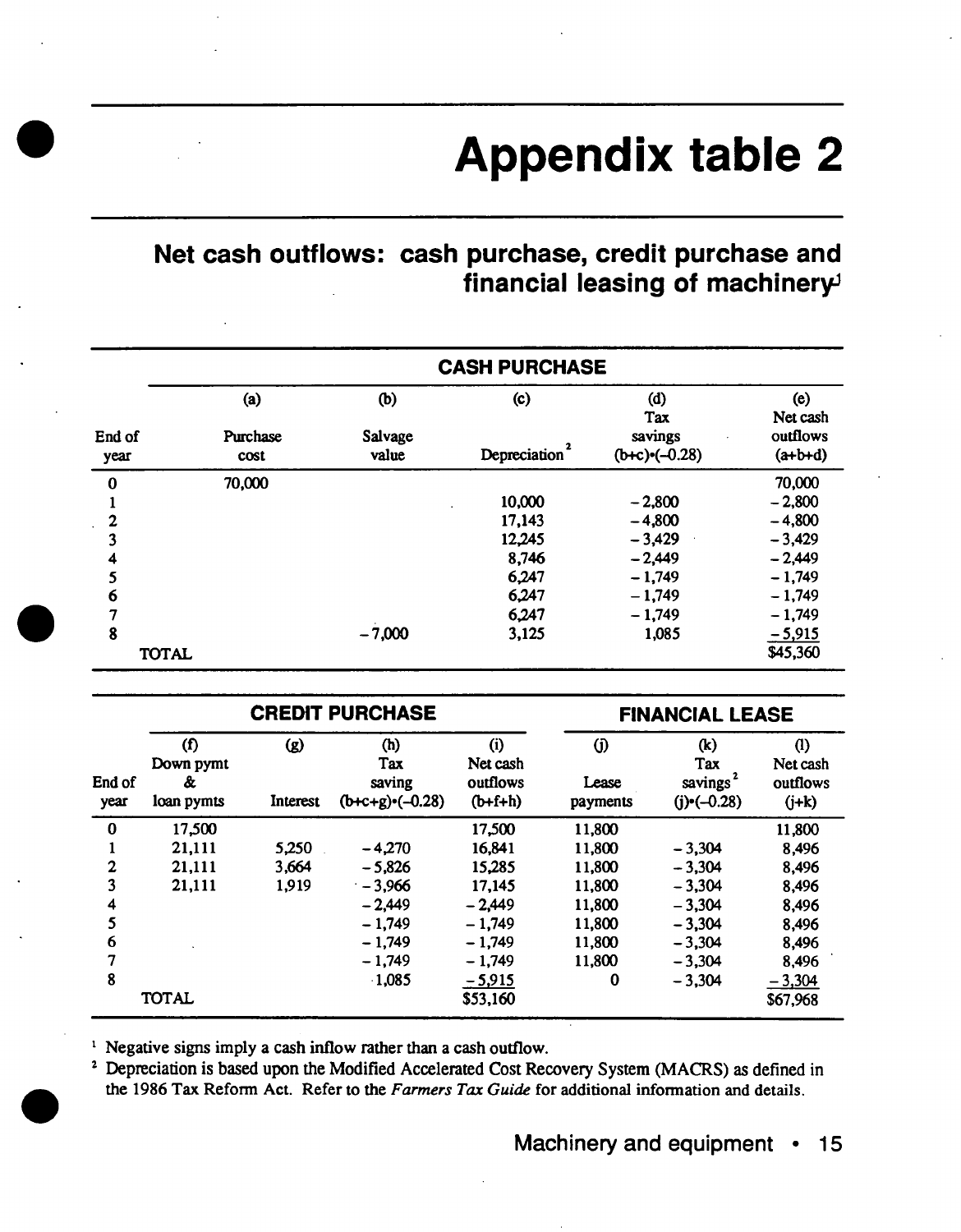# **Appendix table 3**

## **Net after-tax cash outflows: credit purchase vs. custom hire alternatives<sup>1</sup>**

|                |                                     |                            |                              | <b>CREDIT PURCHASE</b> |                                      |                                      |                                                      |                                                      |
|----------------|-------------------------------------|----------------------------|------------------------------|------------------------|--------------------------------------|--------------------------------------|------------------------------------------------------|------------------------------------------------------|
| End of<br>year | (a)<br>Down pymt<br>& loan<br>pymts | (b)<br>Interest<br>expense | (c)<br>Operating<br>expenses | (d)<br>Depreciation    | (e)<br>Value of<br>operator<br>labor | ( <sub>f</sub> )<br>Salvage<br>value | (g)<br>Tax savings<br>$(b + c + d + f)$<br>$(-0.28)$ | (h)<br>Net cash<br>outflows<br>$(a + c + c + f + g)$ |
| $\bf{0}$       | 17,500                              |                            |                              |                        |                                      |                                      |                                                      | 17,500                                               |
|                | 21,111                              | 5,250                      | 10,000                       | 10,000                 | 10,000                               |                                      | $-7,070$                                             | 34,041                                               |
| $\mathbf 2$    | 21,111                              | 3,664                      | 10,000                       | 17,143                 | 10,000                               |                                      | $-8,626$                                             | 32,485                                               |
| 3              | 21,111                              | 1,919                      | 10,000                       | 12,245                 | 10,000                               |                                      | $-6,766$                                             | 34,345                                               |
| 4              |                                     |                            | 10,000                       | 8,746                  | 10,000                               |                                      | $-5,249$                                             | 14,751                                               |
|                |                                     |                            | 10,000                       | 6.247                  | 10,000                               |                                      | $-4,549$                                             | 15,450                                               |
| 6              |                                     |                            | 10,000                       | 6,247                  | 10,000                               |                                      | $-4,549$                                             | 15,450                                               |
|                |                                     |                            | 10,000                       | 6,247                  | 10,000                               |                                      | $-4,549$                                             | 15,450                                               |
| 8              |                                     |                            | 10,000                       | 3,125                  | 10,000                               | $-7,000$                             | $-1,715$                                             | 11,285                                               |
|                | <b>TOTAL</b>                        |                            |                              |                        |                                      |                                      |                                                      | 190,757                                              |

|                |                                  | <b>CUSTOM HIRE</b>                      |                                              |
|----------------|----------------------------------|-----------------------------------------|----------------------------------------------|
| End of<br>year | (i)<br>Custom<br>hire<br>charges | O)<br>Tax<br>savings<br>$(i)$ $(-0.28)$ | $\bf{(k)}$<br>Net cash<br>outflow<br>$(i-j)$ |
| 0              |                                  |                                         |                                              |
| 1              | 37,000                           | $-10,360$                               | 26,640                                       |
| $\overline{2}$ | 37,000                           | $-10,360$                               | 26,640                                       |
| 3              | 37,000                           | $-10,360$                               | 26,640                                       |
| 4              | 37,000                           | $-10,360$                               | 26,640                                       |
| 5              | 37,000                           | $-10,360$                               | 26,640                                       |
| 6              | 37,000                           | $-10,360$                               | 26,640                                       |
| 7              | 37,000                           | $-10,360$                               | 26,640                                       |
| 8              | 37,000                           | $-10,360$                               | 26,640                                       |
| <b>TOTAL</b>   |                                  |                                         | 213,120                                      |

<sup>1</sup> Negative signs imply a cash inflow rather than a cash outflow.

<sup>2</sup> Depreciation is based upon the Modified Accelerated Cost Recovery System (MACRS) as defined in the 1986 Tax Reform Act. Refer to the *Farmers Tax Guide* for additional information and details.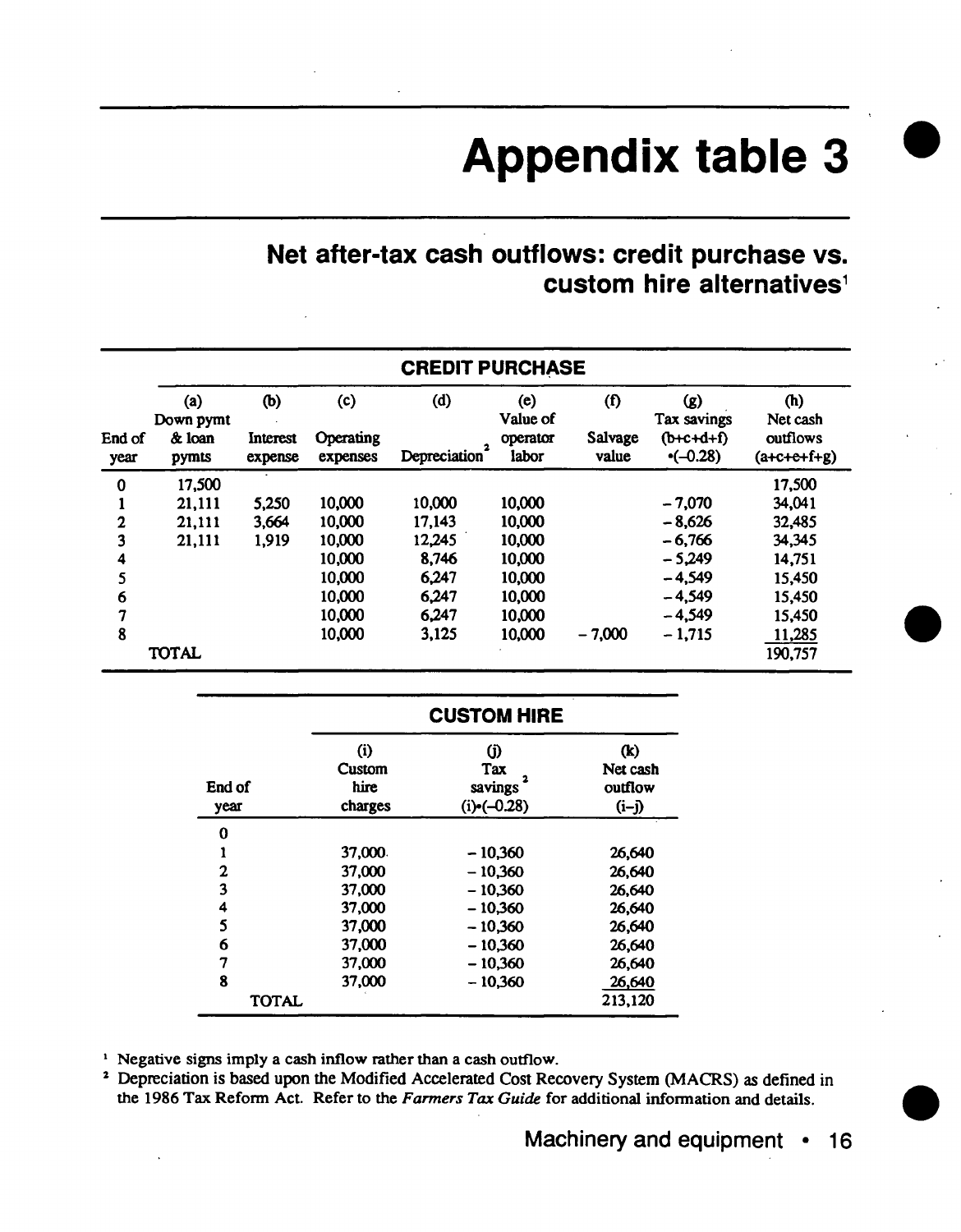# **Exercise <sup>1</sup>**

# **Video questions**

|   | Indicate whether each of the following statements is true (T) or false (F). |     |                                                                                                                                                                                  |  |  |  |  |  |  |
|---|-----------------------------------------------------------------------------|-----|----------------------------------------------------------------------------------------------------------------------------------------------------------------------------------|--|--|--|--|--|--|
| T | $\mathbf F$                                                                 |     | 1. Financial leases for equipment usually require a set charge per hour of use.                                                                                                  |  |  |  |  |  |  |
| T | F                                                                           |     | 2. When doing a net present value comparison of cash versus credit purchases of machin-<br>ery, operating costs can be ignored since they are the same for both alternatives.    |  |  |  |  |  |  |
| T | $\mathbf{F}$                                                                | 3.  | Operating costs need to be considered in evaluating purchase versus custom hire alterna-<br>tives.                                                                               |  |  |  |  |  |  |
| T | F                                                                           |     | 4. If the total after-tax cash outflows for a financial lease are higher than the total after-tax<br>cash outflows for a credit purchase, then the credit purchase is preferred. |  |  |  |  |  |  |
| T | F                                                                           |     | 5. As the value placed upon unpaid operator labor increases, other things equal, the benefits<br>of custom hiring relative to other alternatives are likely to increase.         |  |  |  |  |  |  |
| T | F                                                                           |     | 6. A financial lease is usually for a longer length of time than an operating lease.                                                                                             |  |  |  |  |  |  |
| T | F                                                                           |     | 7. When evaluating machinery alternatives, the alternative with the lowest net present value<br>of cash outflows is also the most feasible from a cash flow perspective.         |  |  |  |  |  |  |
| T | F                                                                           | 8.  | Intangible costs should always be ignored in evaluating machinery decisions because<br>they are difficult to measure.                                                            |  |  |  |  |  |  |
| T | F                                                                           | 9.  | Discounting is a procedure for expressing future cash flows in today's dollars.                                                                                                  |  |  |  |  |  |  |
| T | F                                                                           |     | 10. The higher the discount rate relative to the cost of borrowing money, the more likely is a<br>credit purchase preferred over a cash purchase.                                |  |  |  |  |  |  |
| T | F                                                                           |     | 11. If the purchase of machinery is feasible from a cash flow perspective, that means the<br>farm profits are high enough to support the purchase.                               |  |  |  |  |  |  |
| T | $\mathbf{F}$                                                                | 12. | Financial leasing of machinery, prior to passage of the Tax Reform Act of 1986, was<br>often motivated by tax considerations.                                                    |  |  |  |  |  |  |
| T | F                                                                           | 13. | When you acquire machinery under a financial lease, interest is a tax-deductible expense.                                                                                        |  |  |  |  |  |  |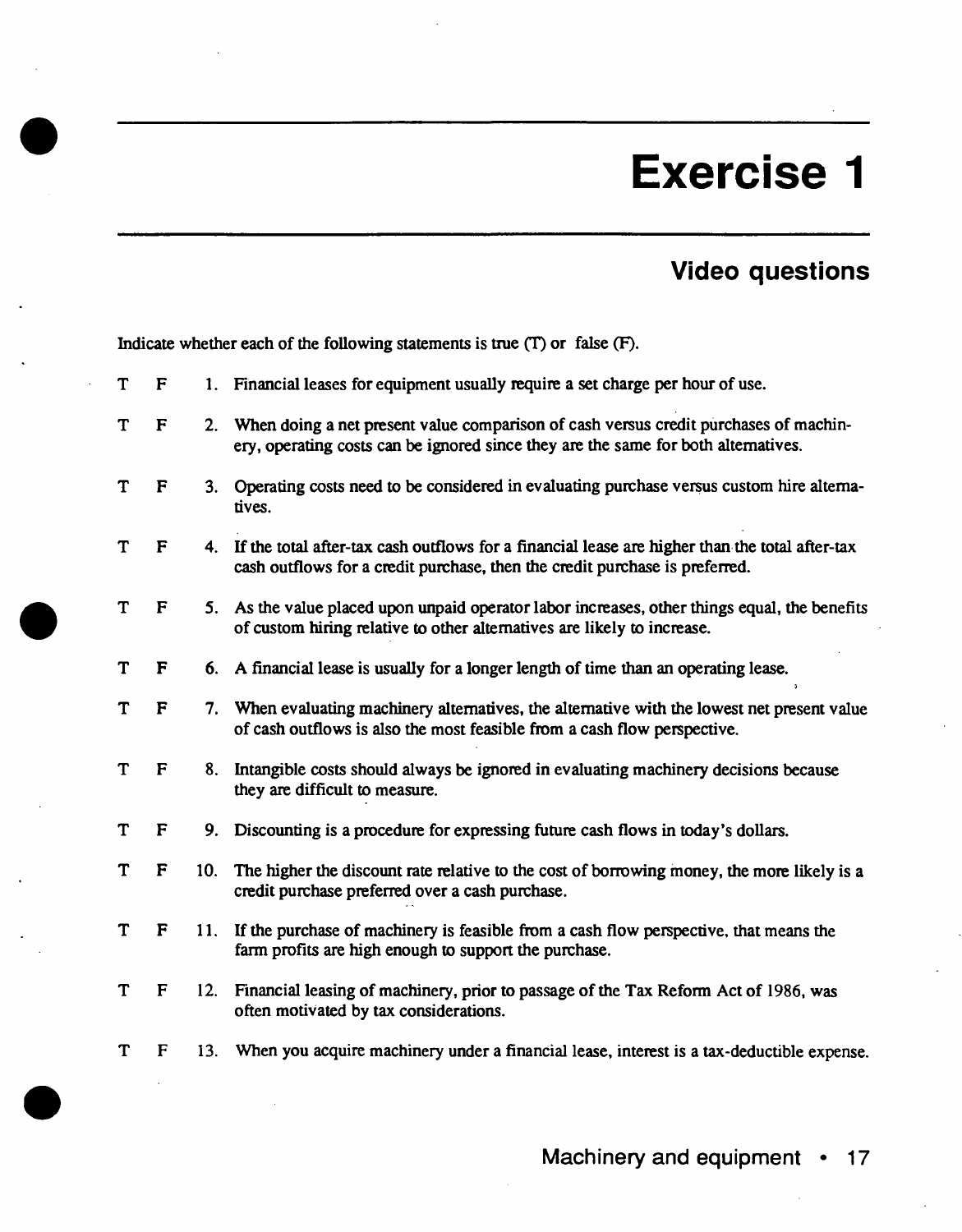- T F 14. Capital debt repayment capacity measures the cash flow feasibility of machinery purchases.
- T F 15. Under a financial lease, the lessee (farmer) usually pays all operating and maintenance costs.

 $\mathbb{R}^2$ 

 $\bullet$ 

 $\ddotsc$ 

**Machinery and equipment • 18**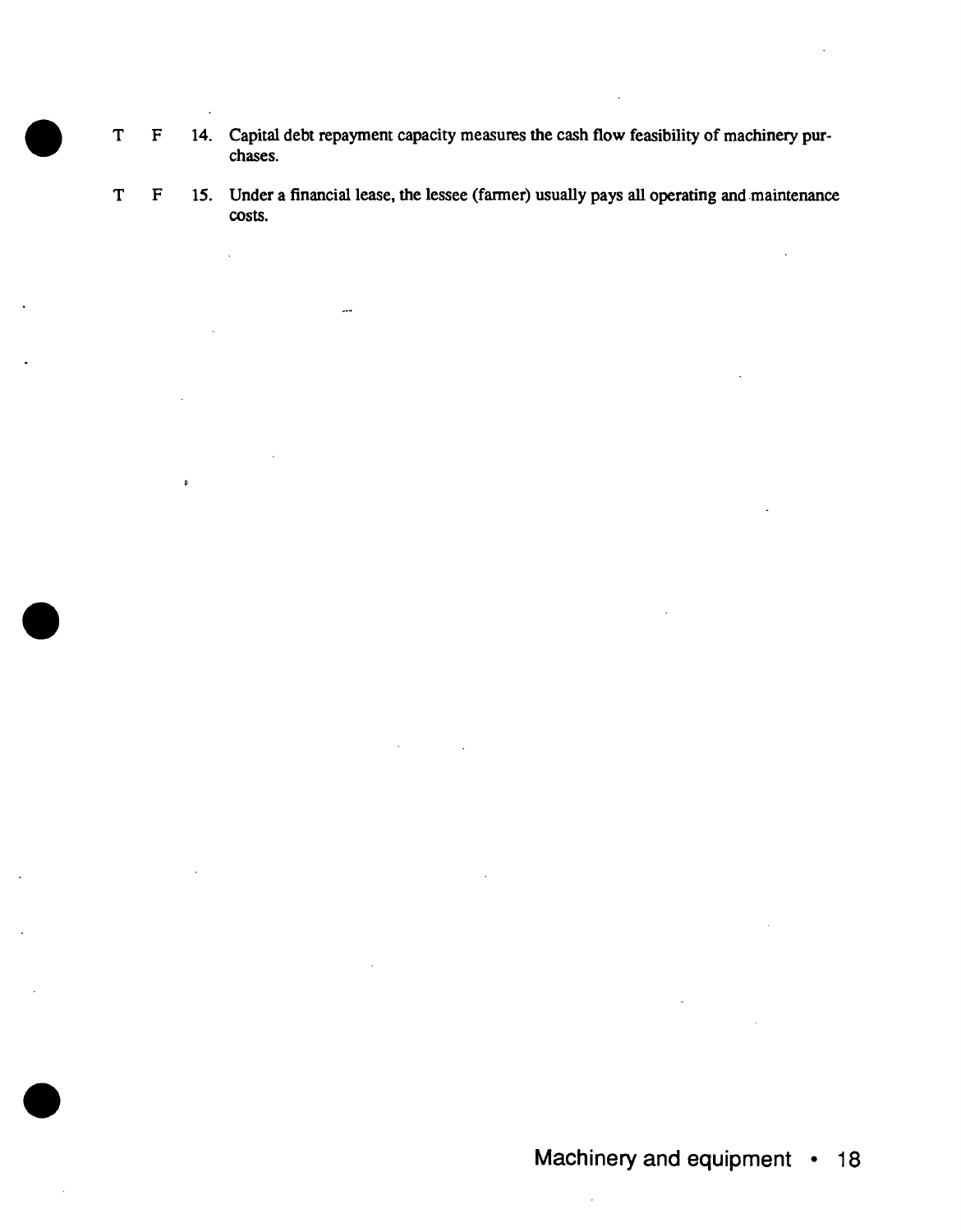# **Exercise 2**

## **Calculating net present value**

In the videotape example, we calculated the net present value of the cash-purchase option for the machinery. For the sake of comparison, we now need to calculate the net present values for the other two options: credit purchase and financial lease. Using Appendix Tables <sup>1</sup> and 2 (pp. 13-15), calculate these two net present values.

- 1. Net present value: credit purchase 2. Net present value: financial lease
	-

| <b>Net</b><br>present<br>value | <b>Discount</b><br>factor<br>@10% | <b>Net</b><br>cash<br>flow | <b>Year</b>             | <b>Net</b><br>present<br>value | <b>Discount</b><br>factor<br>@ 10% | <b>Net</b><br>cash<br>flow | <b>Year</b>             |
|--------------------------------|-----------------------------------|----------------------------|-------------------------|--------------------------------|------------------------------------|----------------------------|-------------------------|
|                                |                                   | 11,800                     | $\bf{0}$                |                                |                                    | 17,500                     | $\cdot$ 0               |
|                                |                                   | 8,496                      | $\mathbf{1}$            |                                |                                    | 16,841                     | $\mathbf{1}$            |
|                                |                                   | 8,496                      | $\boldsymbol{2}$        |                                |                                    | 15,285                     | $\mathbf{2}$            |
|                                |                                   | 8,496                      | $\overline{\mathbf{3}}$ |                                |                                    | 17,145                     | $\overline{\mathbf{3}}$ |
|                                |                                   | 8,496                      | $\overline{\mathbf{4}}$ |                                |                                    | $-2,449$                   | $\overline{\mathbf{4}}$ |
|                                |                                   | 8,496                      | 5                       |                                |                                    | $-1,749$                   | 5                       |
|                                |                                   | 8,496                      | $6\phantom{1}$          |                                |                                    | $-1,749$                   | 6                       |
|                                |                                   | 8,496                      | 7                       |                                |                                    | $-1,749$                   | $\overline{7}$          |
|                                |                                   | $-3,304$                   | 8                       |                                |                                    | $-5,915$                   | 8                       |
|                                |                                   | <b>TOTAL 67,968</b>        |                         |                                |                                    | <b>TOTAL 53,160</b>        |                         |
|                                |                                   |                            |                         |                                |                                    |                            |                         |

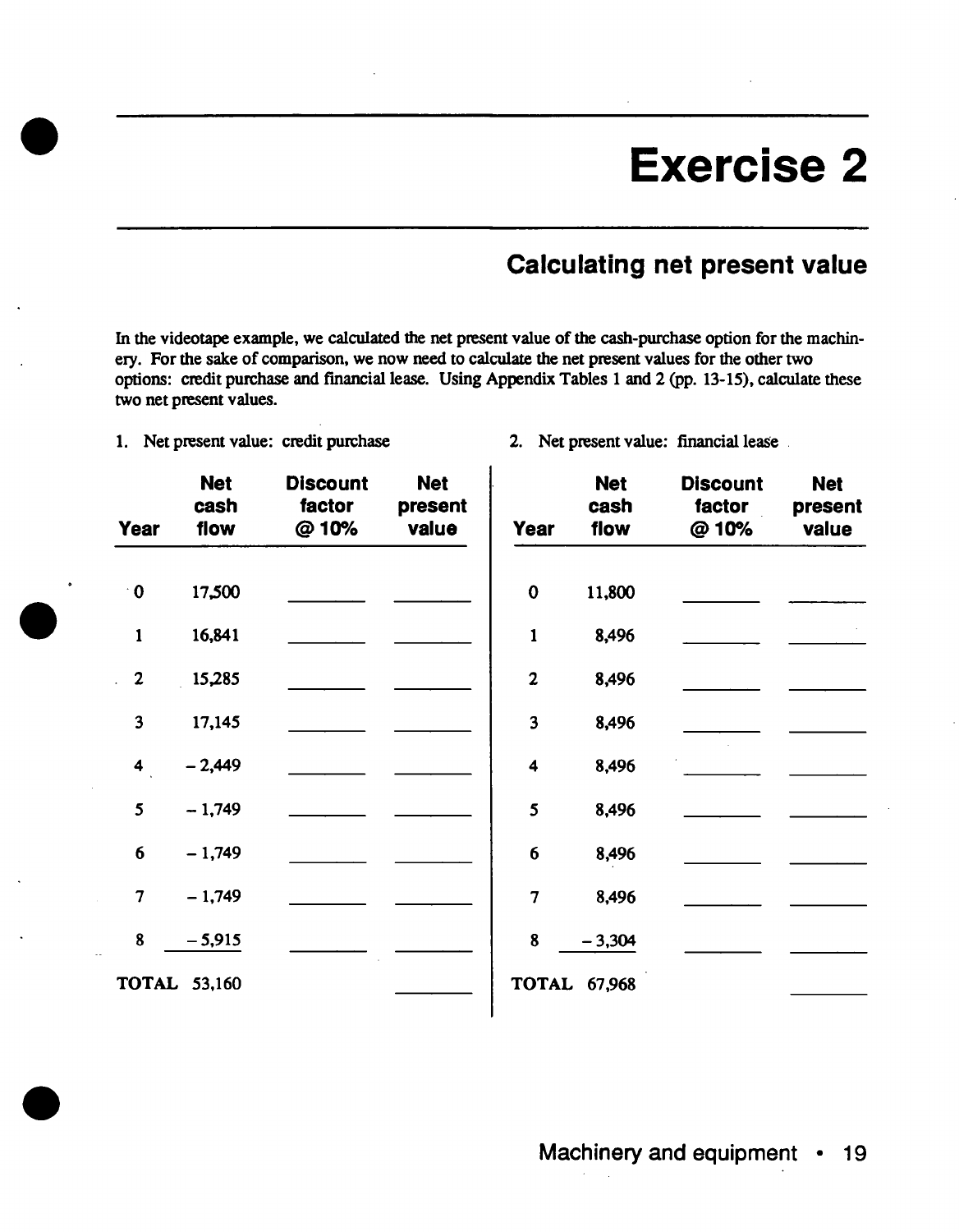# **Exercise 3**

## **Calculating discount factors, net present values and net after-tax cash flows**

Net present value calculations require that future cash flows be discounted back to the present. The purpose of this exercise is to help you become better acquainted with the calculations required for discounting and determining net present values.

1 The formula for determining a discount factor is  $(1+i)^n$ . Appendix Table 1 (pp. 13-14) gives discount factors for various discount rates (i) and lengths of time (n).

1. Refer to Table 1. Look under i=5% and n=3. You should find the value 0.864. Using the discounting formula, illustrate how this number was calculated.

2. Suppose you are to receive \$1,000 four years from now. What is the value in today's dollars of that money assuming an 8% discount rate?

**Machinery and equipment • 20**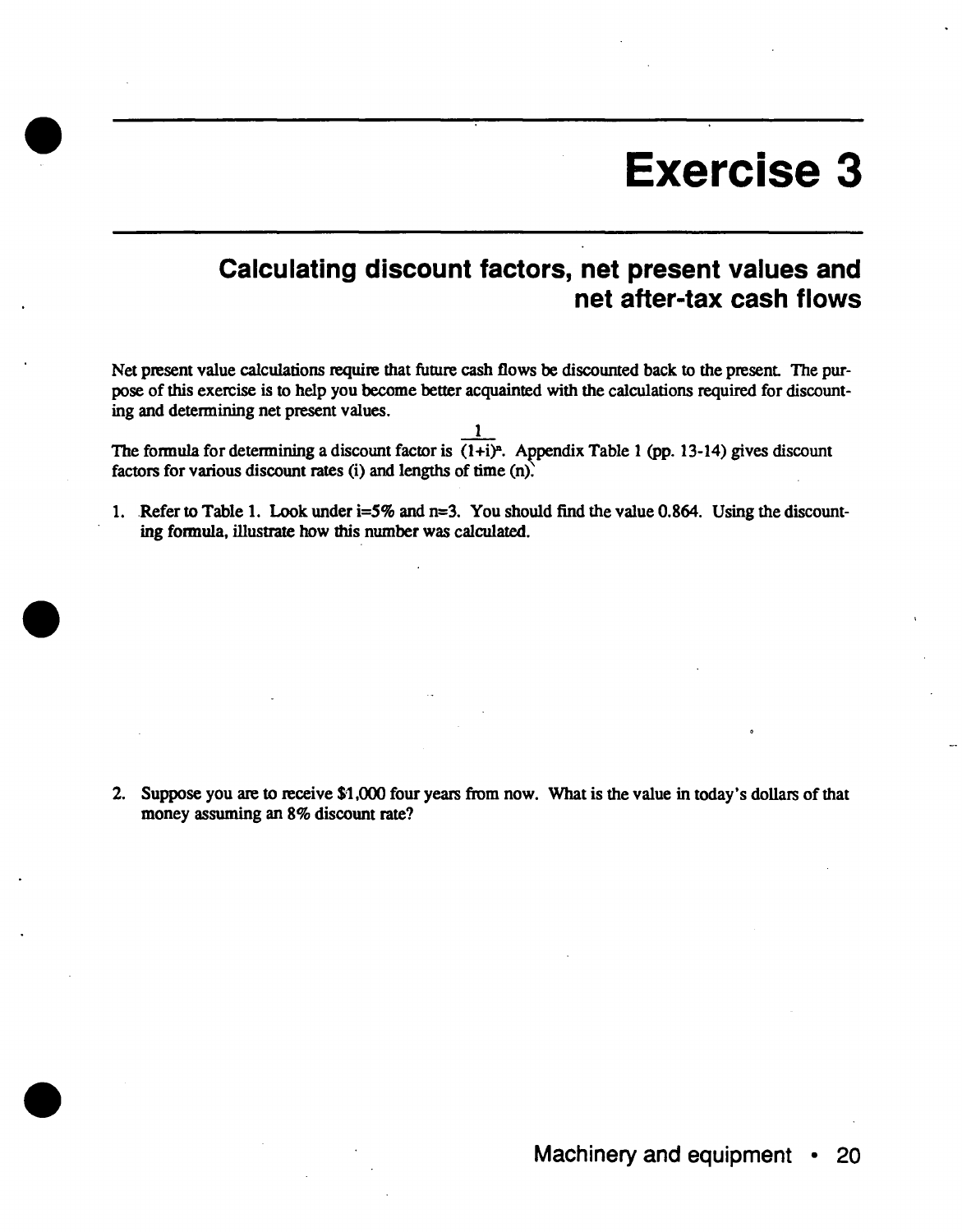3. Now suppose you are considering an investment which has the after-tax cash flows listed below. Using an 8% discount rate, what is the net present value of this investment?

| <b>Time</b><br>period | <b>After-tax</b><br>cash flow | <b>Discount</b><br>factor @ 8% | <b>Net present</b><br>value |
|-----------------------|-------------------------------|--------------------------------|-----------------------------|
| $\boldsymbol{0}$      | $-10,000$                     |                                |                             |
| 1                     | 5,000                         |                                |                             |
| $\overline{2}$        | 4,000                         |                                |                             |
| 3                     | 4,000                         |                                |                             |
| <b>TOTAL</b>          |                               |                                |                             |

4. Assuming now the same facts as in question 3, what is the net present value of the investment if you use instead a 20% discount rate?

| <b>Time</b><br>period | <b>After-tax</b><br>cash flow | <b>Discount</b><br>factor @ 20% | <b>Net present</b><br>value |
|-----------------------|-------------------------------|---------------------------------|-----------------------------|
| 0                     | $-10,000$                     |                                 |                             |
|                       | 5,000                         |                                 |                             |
| $\mathbf 2$           | 4,000                         |                                 |                             |
| 3                     | 4,000                         |                                 |                             |
| <b>TOTAL</b>          |                               |                                 |                             |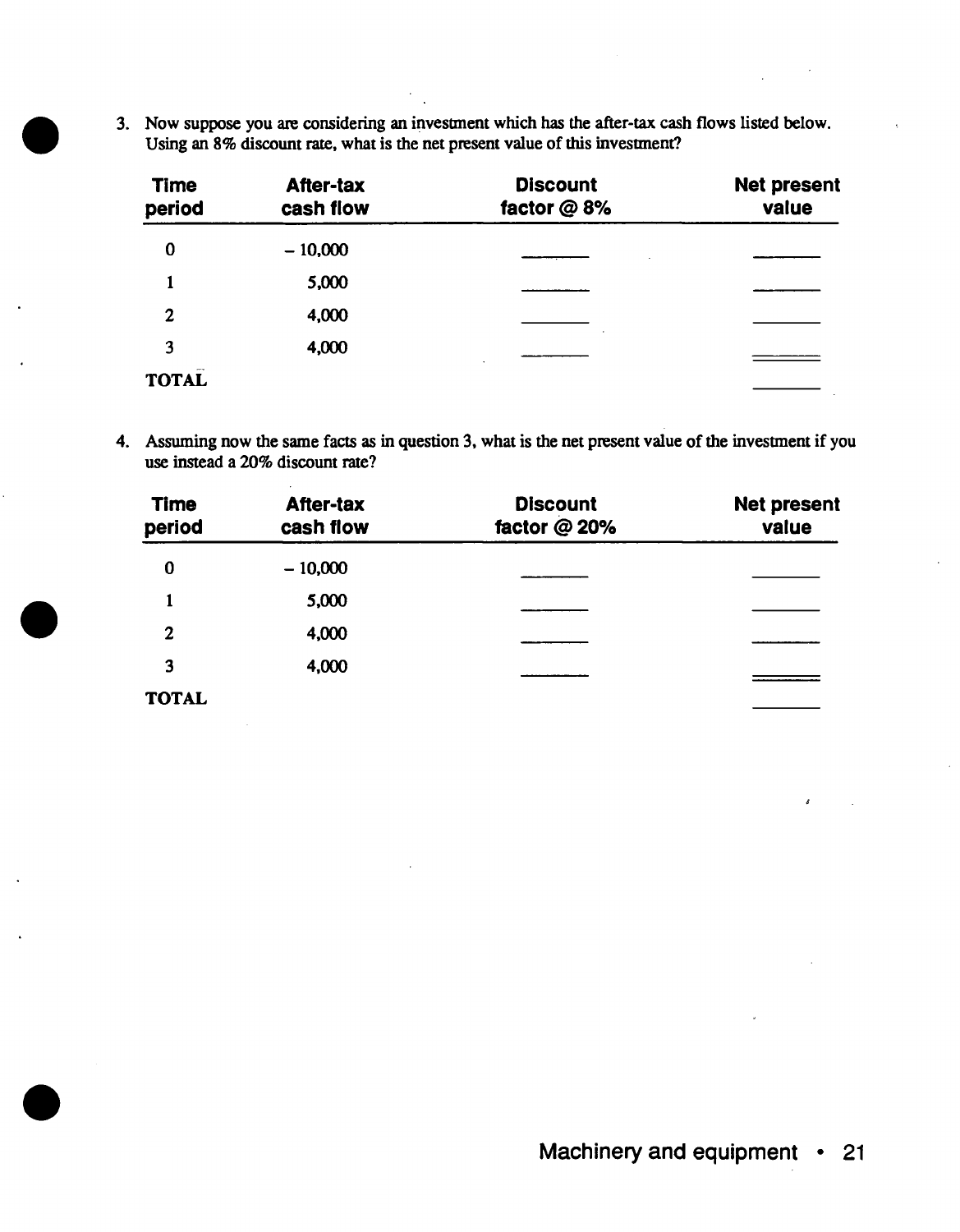5. Often the most difficult part of a net present value calculation is to determine the net after-tax cash **flow. Determine the annual net after-tax cash outflows for the following investment**

 $\sim 10$ 

| Purchase cost<br>Amount financed<br>Principal payments/year<br><b>Interest costs</b><br>Depreciation<br>Useful life<br>Salvage value<br>Marginal tax rate |                 |                       |                      | 28%          | \$50,000<br>\$30,000<br>\$10,000<br>\$10,000/year<br>5 years<br>\$8,000 | 10% on remaining balance |             |                |                                |
|-----------------------------------------------------------------------------------------------------------------------------------------------------------|-----------------|-----------------------|----------------------|--------------|-------------------------------------------------------------------------|--------------------------|-------------|----------------|--------------------------------|
|                                                                                                                                                           | (a)             | (b)                   | (c)                  | (d)          | (e)                                                                     | $\mathbf{f}$             | (g)         | (h)            | (i)                            |
| Time                                                                                                                                                      | Down<br>payment | Principal<br>payments | Interest<br>payments | Depreciation | Salvage<br>value                                                        | Tax<br>deductions        | Tax<br>rate | Tax<br>savings | Net after-tax<br>cash outflows |
| $\bf{0}$                                                                                                                                                  |                 |                       |                      |              |                                                                         |                          |             |                |                                |
| 1                                                                                                                                                         |                 |                       |                      |              |                                                                         |                          |             |                |                                |
| $\mathbf{2}$                                                                                                                                              |                 |                       |                      |              |                                                                         |                          |             |                |                                |
| 3                                                                                                                                                         |                 |                       |                      |              |                                                                         |                          |             |                |                                |
| 4                                                                                                                                                         |                 |                       |                      |              |                                                                         |                          |             |                |                                |
| 5                                                                                                                                                         |                 |                       |                      |              |                                                                         |                          |             |                |                                |

**6. Suppose you are evaluating two machinery investment alternatives and you have estimated the net after-tax cash outflows listed below. Using an 8% discount rate, which investment alternative is preferred?**

|                | <b>Net after-tax cash flow</b> |          | <b>Discount factor</b> | <b>Net present value</b> |   |
|----------------|--------------------------------|----------|------------------------|--------------------------|---|
| <b>Time</b>    | A                              | в        | at 8%                  | A                        | B |
| $\bf{0}$       | 50,000                         | 40,000   |                        |                          |   |
| 1              | 16,000                         | 17,000   |                        |                          |   |
| $\overline{2}$ | 14,000                         | 17,000   |                        |                          |   |
| 3              | 12,000                         | 17,000   |                        |                          |   |
| 4              | 10,000                         | 4,000    |                        |                          |   |
| 5              | $-8,000$                       | $-5,000$ |                        |                          |   |
| <b>TOTAL</b>   |                                |          |                        |                          |   |

### Machinery and equipment • 22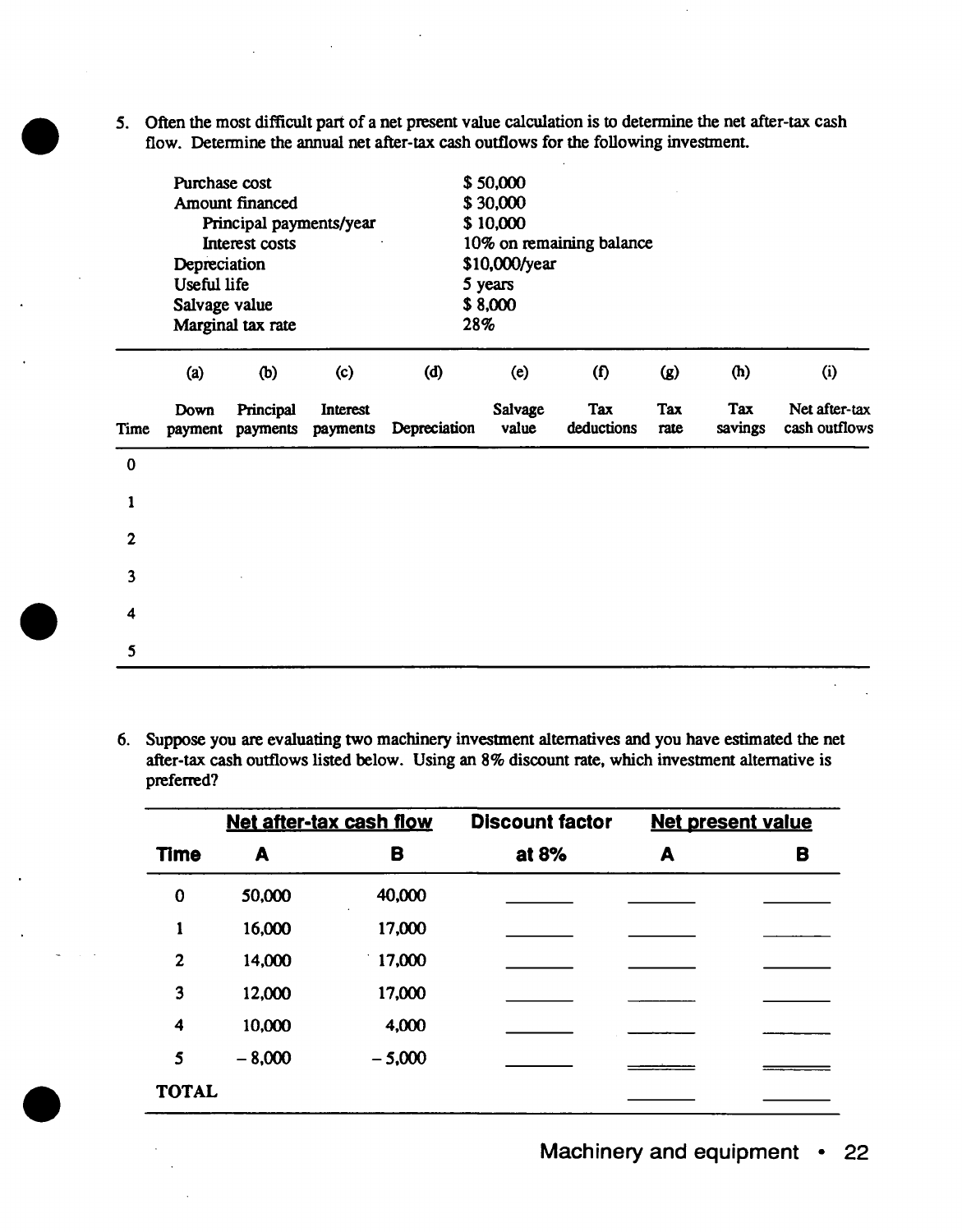# **Exercise 4**

## **Evaluating credit purchase vs. financial lease**

Suppose you are considering a credit purchase versus a financial lease on some new equipment. Use a net present value calculation to determine which alternative is the best. In your calculations, assume that you are in a marginal tax bracket of 28% and that an appropriate discount rate for you is 8%. Use Appendix Table 2 (p. IS) as a guide in preparing your analysis.

#### **Credit purchase option**

| Down payment                  |        | \$20,000                   |
|-------------------------------|--------|----------------------------|
| Amount financed               |        | \$40,000                   |
| Principal payments/year       |        | $$10,000$ (for four years) |
| Interest                      |        | 10% on remaining balance   |
| Depreciation (MACRS)          |        |                            |
| End of                        |        |                            |
| year                          |        |                            |
|                               | 8,571  |                            |
| 2                             | 14,694 |                            |
| 3                             | 10,496 |                            |
| 4                             | 7,497  |                            |
| 5                             | 5,355  |                            |
| 6                             | 5,355  |                            |
| 7                             | 5,355  |                            |
| 8                             | 2,677  |                            |
| <b>TOTAL</b>                  |        | \$60,000<br>١              |
| Salvage value                 |        | 6,000<br>S.                |
| <b>Financial lease option</b> |        |                            |

Lease payments (paid at start of each year) Number of lease payments Equipment returned to lessor at end of year 8 \$11,000 8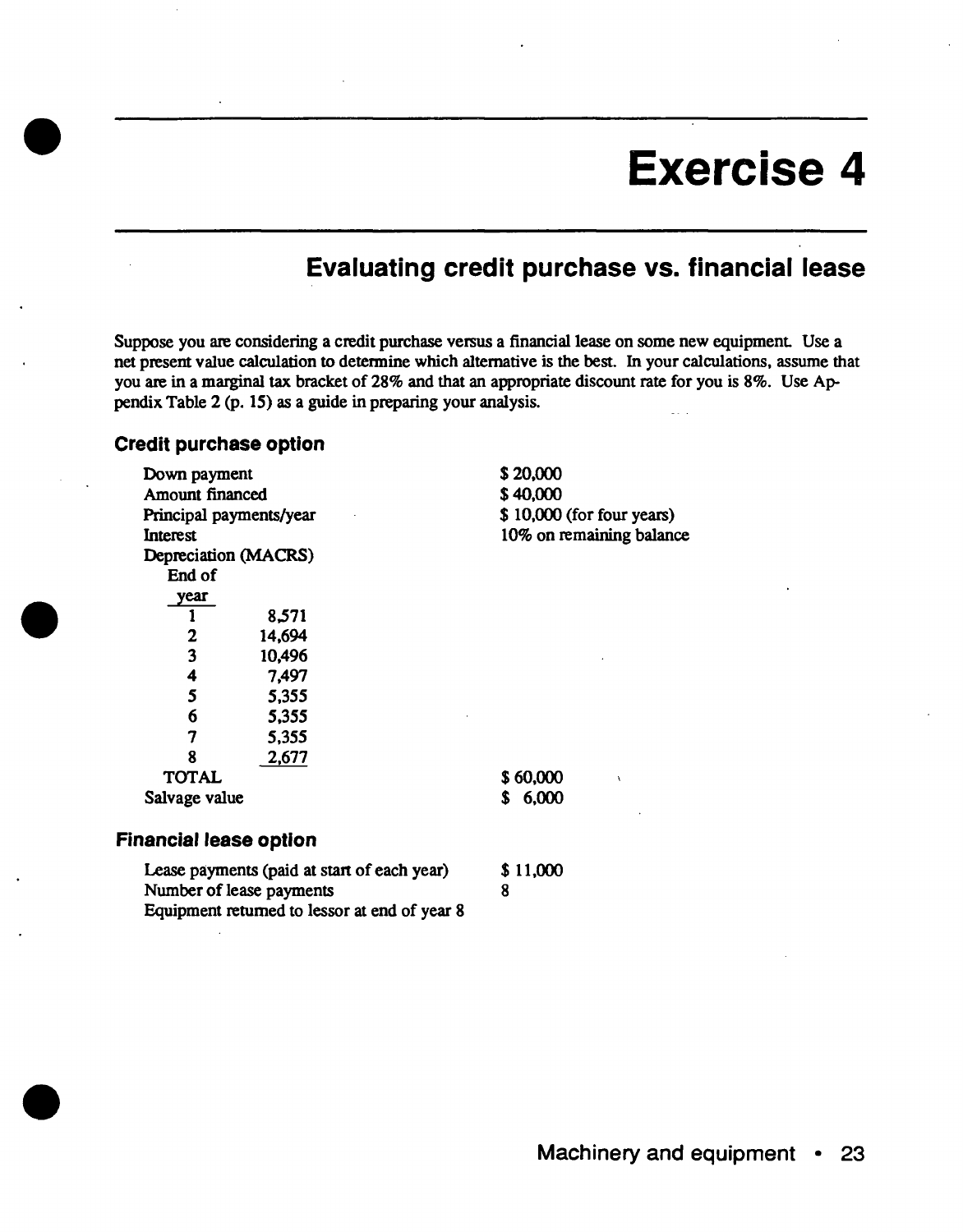# **Video questions**

|             | Indicate whether each of the following statements is true (T) or false (F). |  |                                                                                                                                                                                                                                 |  |  |  |  |
|-------------|-----------------------------------------------------------------------------|--|---------------------------------------------------------------------------------------------------------------------------------------------------------------------------------------------------------------------------------|--|--|--|--|
| Т           | E                                                                           |  | 1. Financial leases for equipment usually require a set charge per hour of use.                                                                                                                                                 |  |  |  |  |
|             |                                                                             |  | Comment: False. A financial lease is usually a long-term contract which requires fixed<br>lease payments over the life of the lease contract.                                                                                   |  |  |  |  |
| т           | $\mathbf{F}$                                                                |  | 2. When doing a net present value comparison of cash versus credit purchases of machin-<br>ery, operating costs can be ignored since they are the same for both alternatives.                                                   |  |  |  |  |
| $\mathbf T$ | $\mathbf{F}$                                                                |  | 3. Operating costs need to be considered in evaluating purchase versus custom-hire alterna-<br>tives.                                                                                                                           |  |  |  |  |
| Т           | $\bf{E}$                                                                    |  | 4. If the total after-tax cash outflows for a financial lease are higher than the total after-tax<br>cash outflows for a credit purchase, then the credit purchase is preferred.                                                |  |  |  |  |
|             |                                                                             |  | Comment: False. To determine which alternative is preferred, one should discount all<br>cash flows back to the present. That allows cash flows which occur at different<br>points in time to be compared on a comparable basis. |  |  |  |  |
| ${\bf T}$   | $\mathbf F$                                                                 |  | 5. As the value placed upon unpaid operator labor increases, other things equal, the benefits<br>of custom hiring relative to other alternatives are likely to increase.                                                        |  |  |  |  |
| ${\bf T}$   | F                                                                           |  | 6. A financial lease is usually for a longer length of time than an operating lease.                                                                                                                                            |  |  |  |  |
| Т           | E                                                                           |  | 7. When evaluating machinery alternatives, the alternative with the lowest net present value<br>of cash outflows is also the most feasible from a cash flow perspective.                                                        |  |  |  |  |
|             |                                                                             |  | Comment: False. The lowest net present value of cash outflows does not ensure cash<br>flow feasibility. Often you must make a trade-off between cash flow feasibility and<br>net present value.                                 |  |  |  |  |
| Т           | E                                                                           |  | 8. Intangible costs should always be ignored in evaluating machinery decisions because<br>they are difficult to measure.                                                                                                        |  |  |  |  |
|             |                                                                             |  | Comment: False. Intangible costs are difficult to measure, but they should not be<br>ignored in making investment decisions.                                                                                                    |  |  |  |  |

 $\ddot{\phantom{a}}$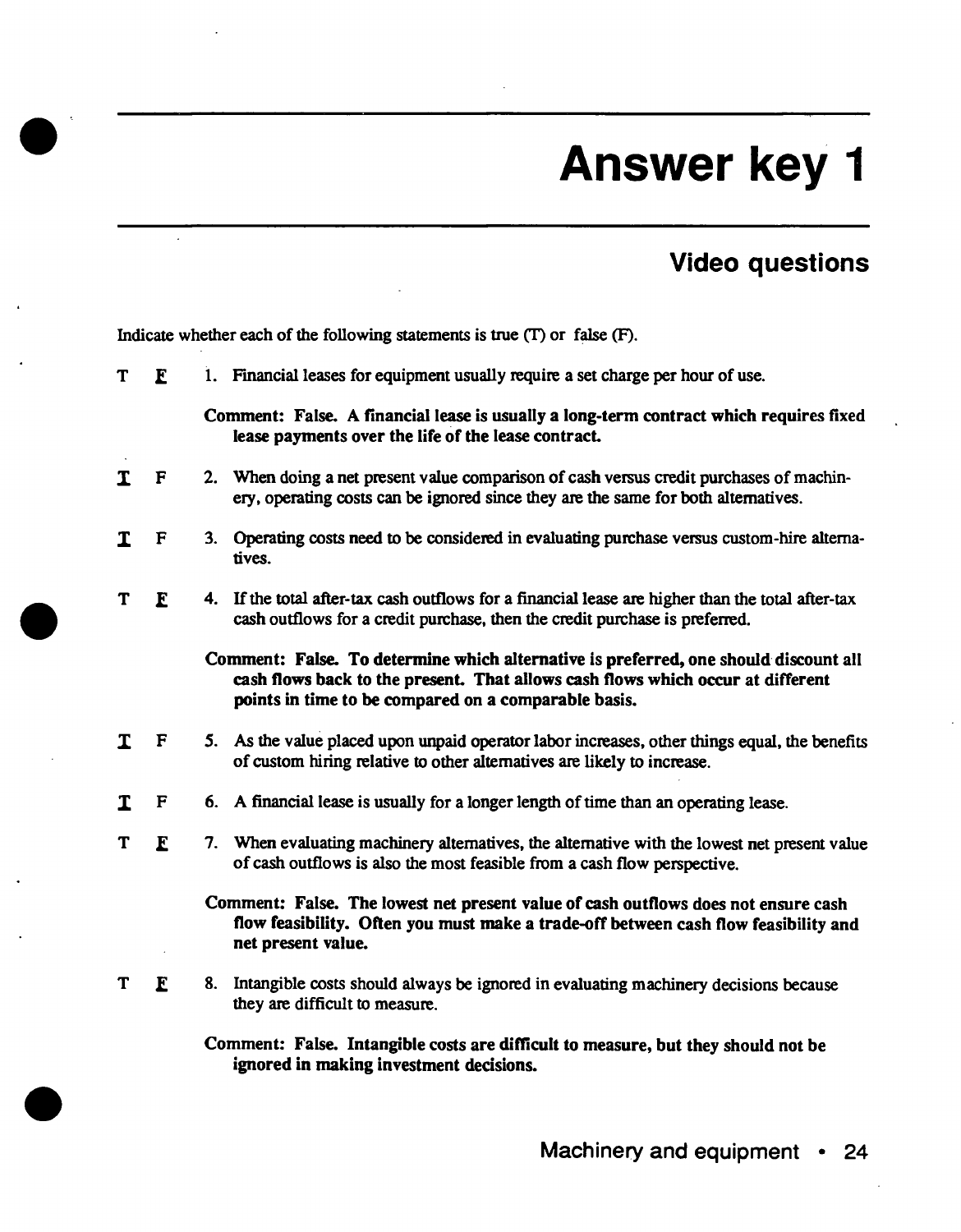- X F 9. Discounting is a procedure for expressing future cash flows in today's dollars.  $I$  F 10. The higher the discount rate relative to the cost of borrowing money, the more likely is a credit purchase preferred over a cash purchase.  $T \t F$  11. If the purchase of machinery is feasible from a cash flow perspective, that means the farm profits are high enough to support the purchase. **Comment: False. Profits do not ensure cash flow feasibility. X** F 12. Financial leasing of machinery, prior to passage of the Tax Reform Act of 1986, was often motivated by tax considerations. T **E** 13. When you acquire machinery under a financial lease, interest is a tax-deductible expense. **Comment: False. When you lease machinery, only the lease payments are tax deductible.** T **£ 14.** Capital debt repayment capacity measures the cash flow feasibility of machinery purchases. **Comment: False. Capital debt repayment capacity measures the "capacity" to handle capital debts, but it does not measure cash flow feasibility.**
	- **X** F IS. Under a financial lease, the lessee (fanner) usually pays all operating and maintenance costs.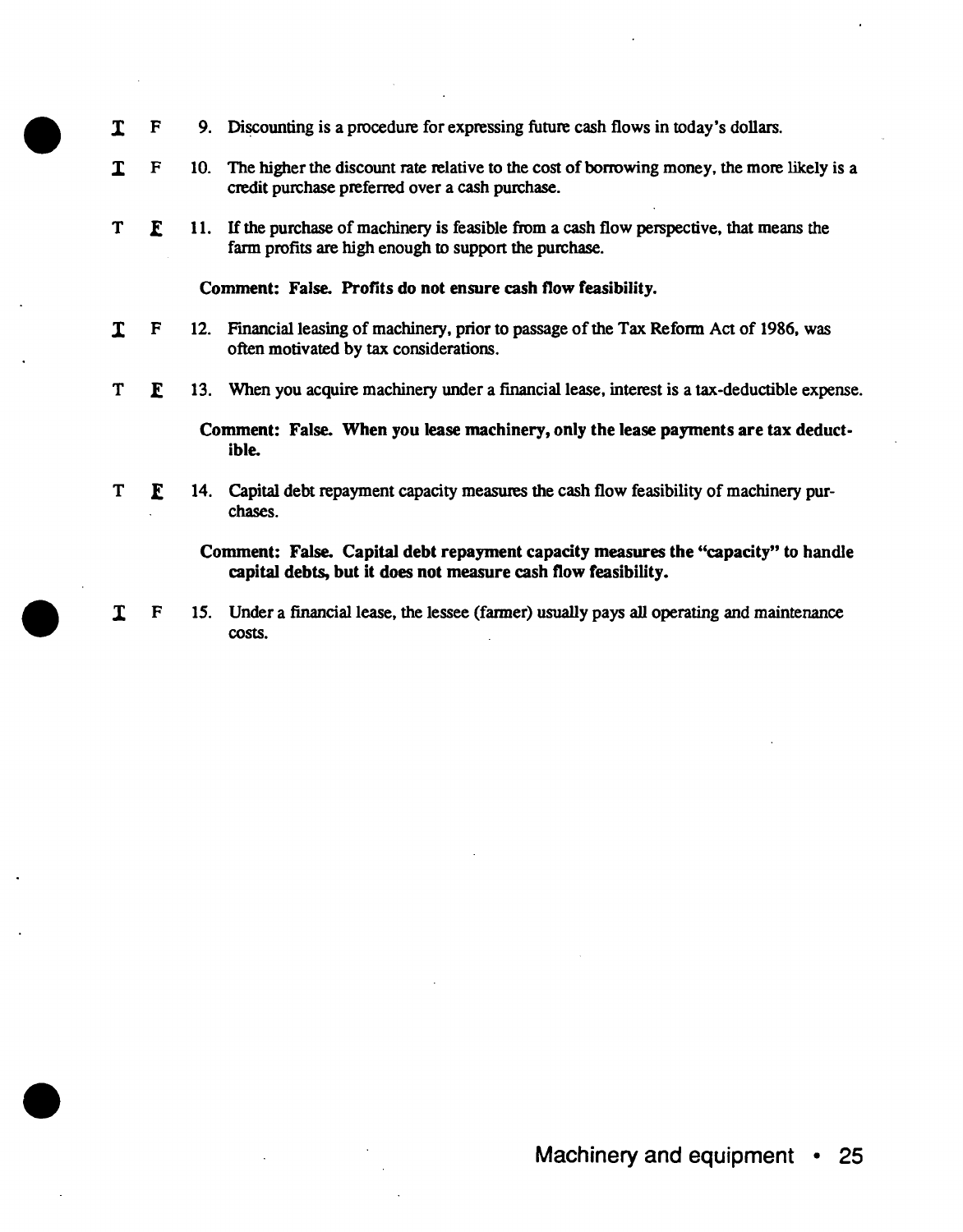## **Calculating net present value**

In the videotape example, we calculated the net present value of the cash-purchase option for the machinery. For the sake of comparison, we now need to calculate the net present values for the other two options: credit purchase and financial lease. Using Appendix Tables <sup>1</sup> and 2 (pp. 13-15), calculate these two net present values.

1. Net present value: credit purchase

| Year         | <b>Net cash</b><br>flow | <b>Discount</b><br>factor $@$ 10% | <b>Net present</b><br>value |
|--------------|-------------------------|-----------------------------------|-----------------------------|
| 0            | 17,500                  | 1.000                             | 17,500                      |
|              | 16,841                  | .909                              | 15,308                      |
| 2            | 15,285                  | .826                              | 12,625                      |
| 3            | 17,145                  | .751                              | 12,876                      |
| 4            | $-2,449$                | .683                              | $-1,673$                    |
| 5            | $-1,749$                | .621                              | $-1,086$                    |
| 6            | $-1,749$                | .564                              | $-986$                      |
| 7            | $-1,749$                | .513                              | $-897$                      |
| 8            | $-5,915$                | .467                              | $-2,762$                    |
| <b>TOTAL</b> | 53,160                  |                                   | 50,905                      |

2. Net present value: financial lease

| Year         | <b>Net cash</b><br><b>Discount</b><br>factor @ 10%<br>flow |       | <b>Net present</b><br>value |  |
|--------------|------------------------------------------------------------|-------|-----------------------------|--|
| 0            | 11,800                                                     | 1.000 | 11,800                      |  |
|              | 8,496                                                      | .909  | 7,723                       |  |
| 2            | 8,496                                                      | .826  | 7,018                       |  |
| 3            | 8,496                                                      | .751  | 6,380                       |  |
| 4            | 8,496                                                      | .683  | 5,803                       |  |
| 5            | 8,496                                                      | .621  | 5,276                       |  |
| 6            | 8,496                                                      | .564  | 4,792                       |  |
| 7            | 8,496                                                      | .513  | 4,358                       |  |
| 8            | $-3,304$                                                   | .467  | $-1,543$                    |  |
| <b>TOTAL</b> | 67,968                                                     |       | 51,607                      |  |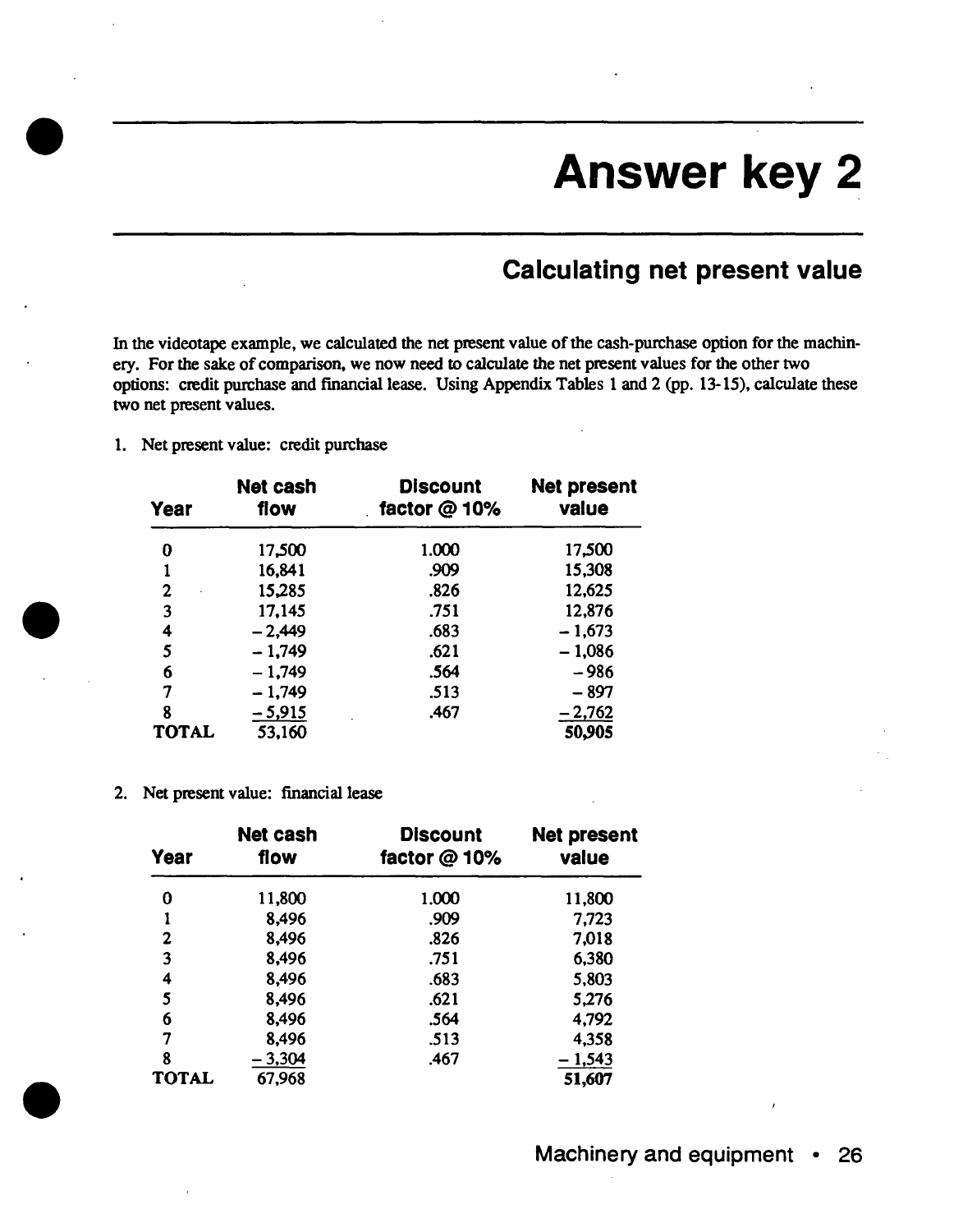## **Calculating discount factors, net present values and net after-tax cash flows**

Net present value calculations require that future cash flows be discounted back to the present. The purpose ofthis exercise is to help you become better acquainted with the calculations required for discounting and determining net present values.

1 The formula for determining a discount factor is  $(1+i)^n$ . Appendix Table 1 (pp. 13-14) gives discount factors for various discount rates (i) and lengths of time (n).

1. Refer to Table 1. Look under  $i=5\%$  and  $n=3$ . You should find the value 0.864. Using the discounting formula, illustrate how this number was calculated.

$$
\frac{1}{(1+i)^n}
$$
  

$$
\frac{1}{(1+0.05)^3}
$$
  

$$
\frac{1}{(1.05 \text{ X } 1.05 \text{ X } 1.05)}
$$
  

$$
\frac{1}{1.157625} = 0.864
$$

Notice that if *n* is very large this process could be tedious and tables of discounting factors would be easier to use. It is good to understand the procedure, however, in case you need to use a discount rate which is not in a table.

2. Suppose you are to receive \$1,000 four years from now. What is the value in today's dollars ofthat money assuming an 8% discount rate?

Looking in Appendix Table 1 under  $i=8\%$ ,  $n=4$  and we find the discount factor 0.735. We then multiply by that factor.

 $$1,000 \times 0.735 = $735.00$ 

Therefore, the \$1,000 to be received four years from now is worth only \$735 today. Stated another way, you could invest \$735 at 8% interest and end up with \$1,000 at the end of four years.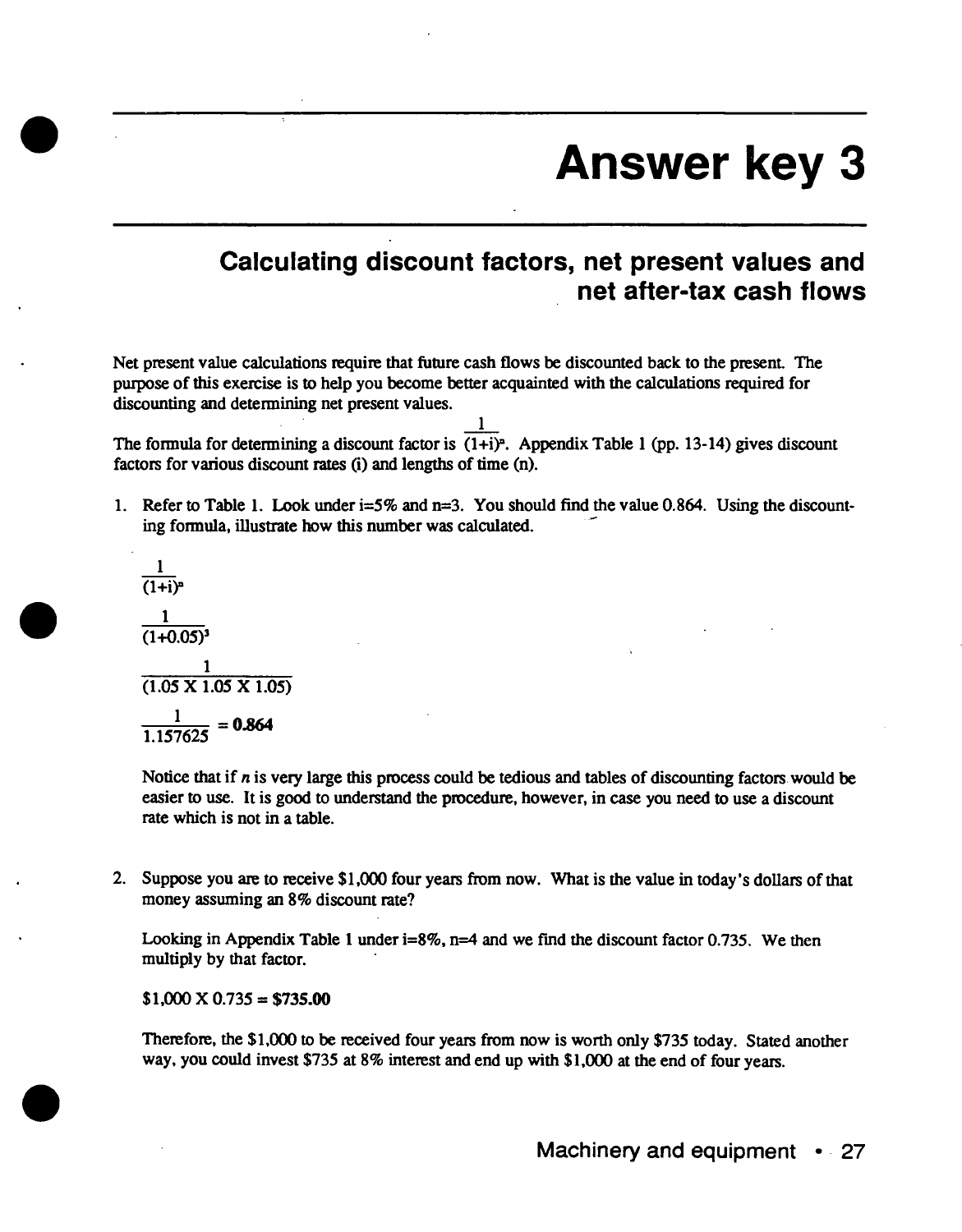3. Now suppose you are considering an investment which has the after-tax cash flows listed below. Using an 8% discount rate, what is the net present value of this investment?

| <b>Time</b><br>period     | <b>After-tax</b><br>cash flow | <b>Discount</b><br>factor @ 8% | <b>Net present</b><br>value |  |
|---------------------------|-------------------------------|--------------------------------|-----------------------------|--|
| 0                         | $-10,000$                     | 1.000                          | $-10,000$                   |  |
|                           | 5,000                         | .926                           | 4,630                       |  |
| $\overline{2}$            | 4,000                         | .857                           | 3,428                       |  |
| $\cdot$ 3<br><b>TOTAL</b> | 4,000                         | .794                           | 3,176<br>1,234              |  |

To determine net present value we simply discount all cash flows back to the present The present is considered to be time period zero.

The net present value is a positive \$1,234. That means this investment will generate \$1,234 more dollars than your next-best investment alternative which yields an 8% after-tax return.

4. Assuming now the same facts as in question 3, what is the net present value of the investment if you use instead a 20% discount rate?

| <b>Time</b><br>period   | <b>After-tax</b><br>cash flow | <b>Discount</b><br>factor $@20\%$ | <b>Net present</b><br>value |  |
|-------------------------|-------------------------------|-----------------------------------|-----------------------------|--|
| 0                       | $-10,000$                     | 1.000                             | $-10,000$                   |  |
|                         | 5,000                         | .833                              | 4,165                       |  |
| $\overline{2}$          | 4,000                         | .694                              | 2,776                       |  |
| $\overline{\mathbf{3}}$ | 4,000                         | .579                              | 2,316                       |  |
| <b>TOTAL</b>            |                               |                                   | $-743$                      |  |

In this case the net present value is negative and you would be better off not making this investment. Instead you should invest your money in the alternative which will generate a 20% after-tax return on investment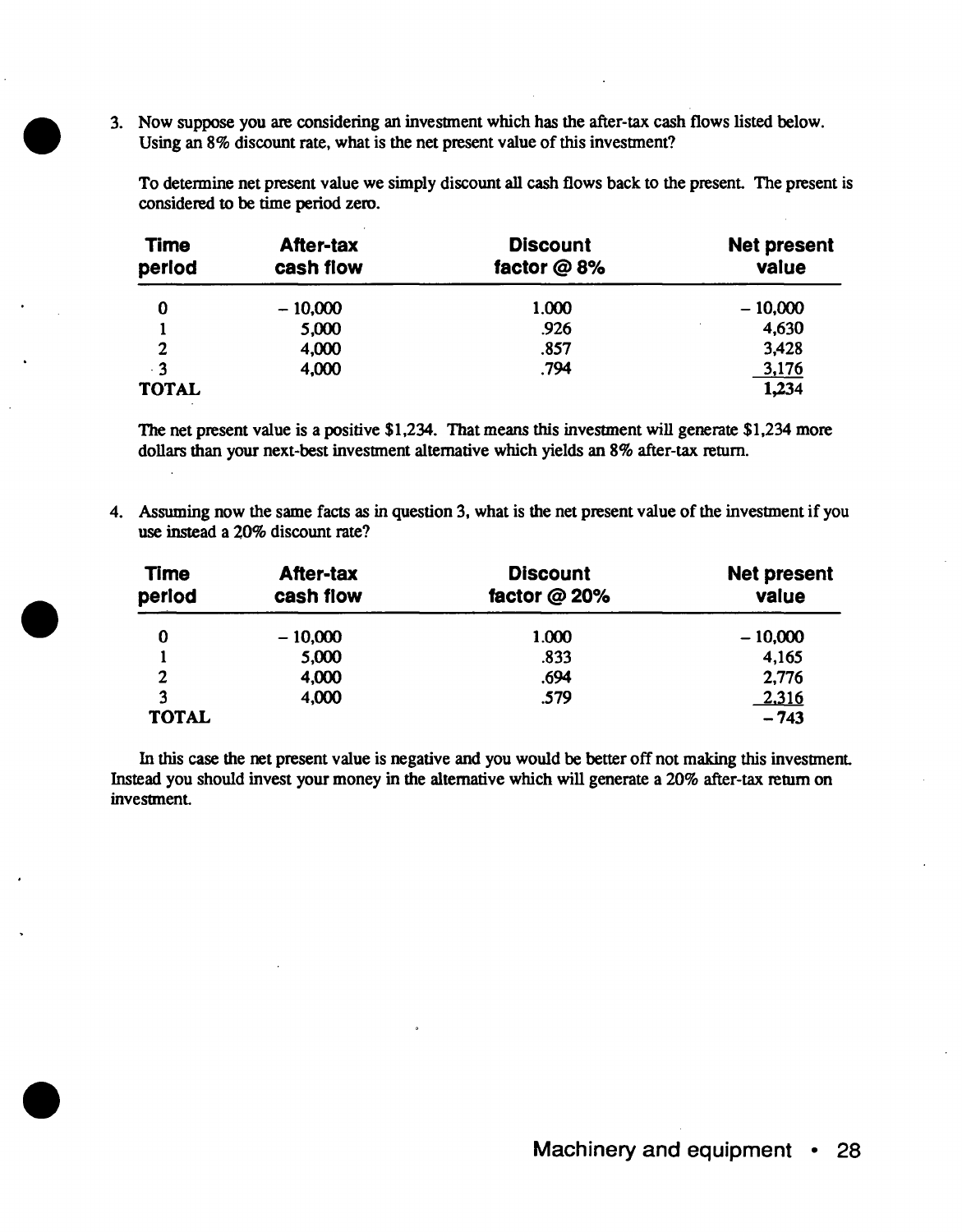5. Often the most difficult part of a net present value calculation is to determine the net after-tax cash flow. Determine the annual net after-tax cash outflows for the following investment.

|              | Purchase cost<br>Amount financed<br>Principal payments/year<br>Interest costs<br>Depreciation<br><b>Useful life</b><br>Salvage value<br>Marginal tax rate |                              | \$50,000<br>\$30,000<br>\$10,000<br>10% on remaining balance<br>\$10,000/year<br>5 years<br>\$8,000<br>28% |                     |                                |                                       |                    |                                        |                                                        |
|--------------|-----------------------------------------------------------------------------------------------------------------------------------------------------------|------------------------------|------------------------------------------------------------------------------------------------------------|---------------------|--------------------------------|---------------------------------------|--------------------|----------------------------------------|--------------------------------------------------------|
| Time         | (a)<br>Down<br>payment                                                                                                                                    | (b)<br>Principal<br>payments | (c)<br>Interest<br>payments                                                                                | (d)<br>Depreciation | (e)<br><b>Salvage</b><br>value | (f)<br>Tax<br>deductions<br>$(c+d+e)$ | (g)<br>Tax<br>rate | (h)<br>Tax<br>savings<br>$(f \cdot g)$ | (i)<br>Net after-tax<br>cash outflows<br>$(a+b+c+c-h)$ |
| $\bf{0}$     | 20,000                                                                                                                                                    |                              |                                                                                                            |                     |                                |                                       |                    |                                        | 20,000                                                 |
| 1            |                                                                                                                                                           | 10,000                       | 3,000                                                                                                      | 10,000              |                                | 13,000                                | .28                | 3,640                                  | 9,360                                                  |
| $\mathbf{2}$ |                                                                                                                                                           | 10,000                       | 2,000                                                                                                      | 10,000              |                                | 12,000                                | .28                | 3,360                                  | 8,640                                                  |
| 3            |                                                                                                                                                           | 10,000                       | 1,000                                                                                                      | 10,000              |                                | 11,000                                | .28                | 3,080                                  | 7,920                                                  |
| 4            |                                                                                                                                                           |                              |                                                                                                            | 10,000              |                                | 10,000                                | .28                | 2,080                                  | $-2,800$                                               |
| 5            |                                                                                                                                                           |                              |                                                                                                            | 10,000              | $-8,000$                       | 2,000                                 | .28                | 560                                    | $-8,560$                                               |

Notice that the cash outflows for years 4 and 5 are negative. This means the outflows were really cash inflows arising out of this investment

6. Suppose you are evaluating two machinery investment alternatives and you have estimated the net after-tax cash outflows listed below. Using an 8% discount rate, which investment alternative is preferred?

|                | <b>Net after-tax cash flow</b> |          | <b>Discount factor</b> |          | <b>Net present value</b> |  |
|----------------|--------------------------------|----------|------------------------|----------|--------------------------|--|
| <b>Time</b>    | А                              | в        | at 8%                  | А        | В                        |  |
| 0              | 50,000                         | 40,000   | 1.000                  | 50,000   | 40,000                   |  |
|                | 16,000                         | 17,000   | .926                   | 14,816   | 15,742                   |  |
| $\overline{2}$ | 14,000                         | 17,000   | .857                   | 11,998   | 14,569                   |  |
| 3              | 12,000                         | 17,000   | .794                   | 9,528    | 13,498                   |  |
| 4              | 10,000                         | 4,000    | .735                   | 7,350    | 2,940                    |  |
| 5              | $-8,000$                       | $-5,000$ | .681                   | $-5,448$ | $-3,405$                 |  |
| <b>TOTAL</b>   |                                |          |                        | 88,244   | 83,344                   |  |

Since investment B has the lowest net present value of cash outflows, it is preferred over investment A. If your analysis included both cash inflows and cash outflows, then select the investment with the highest net present value of cash flows.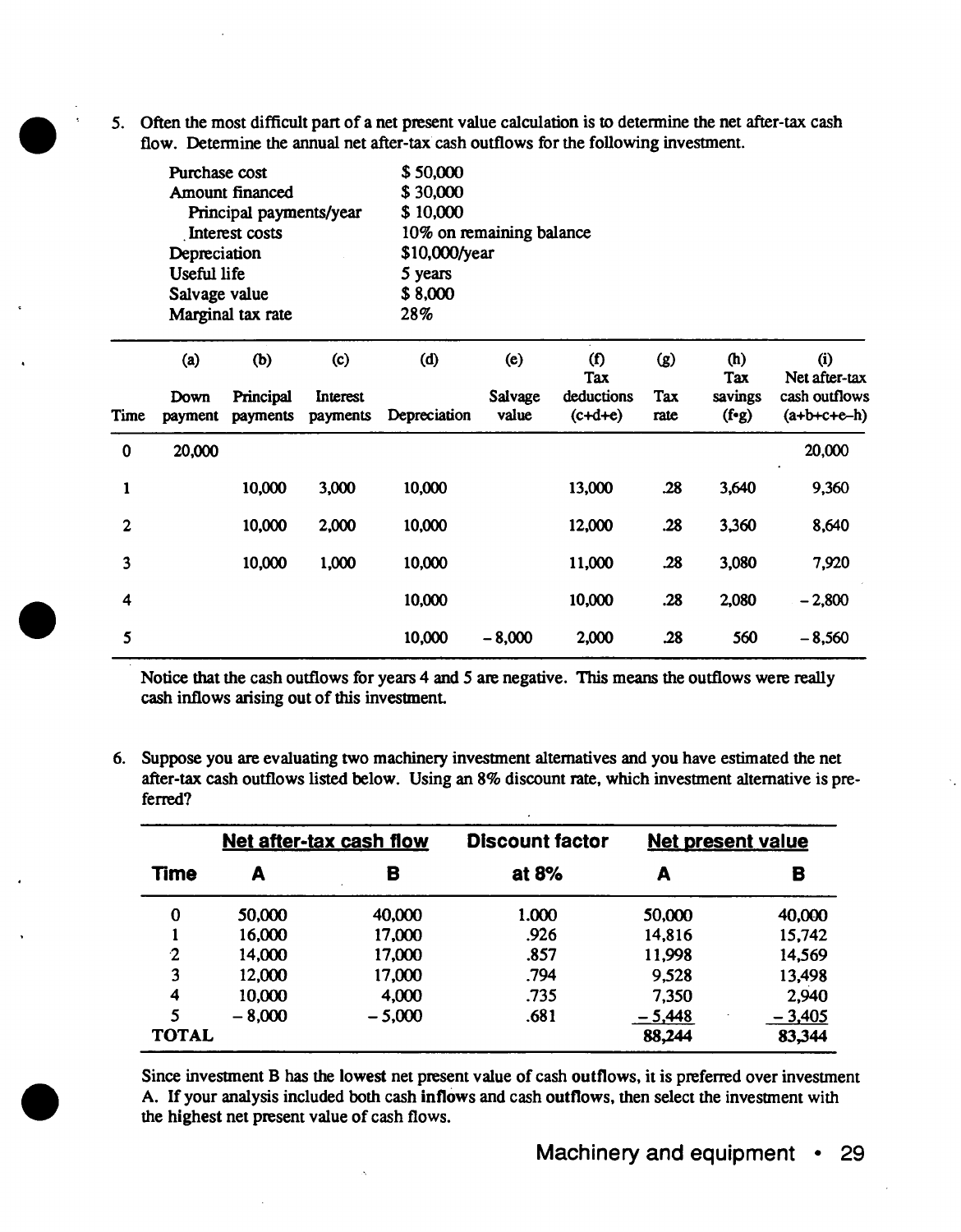## **Evaluating credit purchase vs. financial lease**

Suppose you are considering a credit purchase versus a financial lease on some new equipment. Use a net present value calculation to determine which alternative is the best. In your calculations, assume that you are in a marginal tax bracket of 28% and that an appropriate discount rate for you is 8%. Use Appendix Table 2 (p. 15) as a guide in preparing your analysis.

#### **Credit purchase option**

| Down payment            |                                             | \$20,000                   |  |  |
|-------------------------|---------------------------------------------|----------------------------|--|--|
| Amount financed         |                                             | \$40,000                   |  |  |
| Principal payments/year |                                             | $$10,000$ (for four years) |  |  |
| Interest                |                                             | 10% on remaining balance   |  |  |
| Depreciation (MACRS)    |                                             |                            |  |  |
| End of                  |                                             |                            |  |  |
| year                    |                                             |                            |  |  |
|                         | 8,571                                       |                            |  |  |
| 2                       | 14,694                                      |                            |  |  |
| 3                       | 10,496                                      |                            |  |  |
| 4                       | 7,497                                       |                            |  |  |
| 5                       | 5,355                                       |                            |  |  |
| 6                       | 5,355                                       |                            |  |  |
| 7                       | 5,355                                       |                            |  |  |
| 8                       | 2,677                                       |                            |  |  |
| <b>TOTAL</b>            |                                             | \$60,000                   |  |  |
| Salvage value           |                                             | 6,000<br>S                 |  |  |
| Financial lease option  |                                             |                            |  |  |
|                         | Lease payments (paid at start of each year) | \$11,000                   |  |  |

Number of lease payments Equipment returned to lessor at end of year 8 8

As shown on page 32, the net present value of cash outflows for the loan is \$44,108, while for the lease it is \$50,568. Consequently, the loan is preferred on the basis of net present value of cash outflows.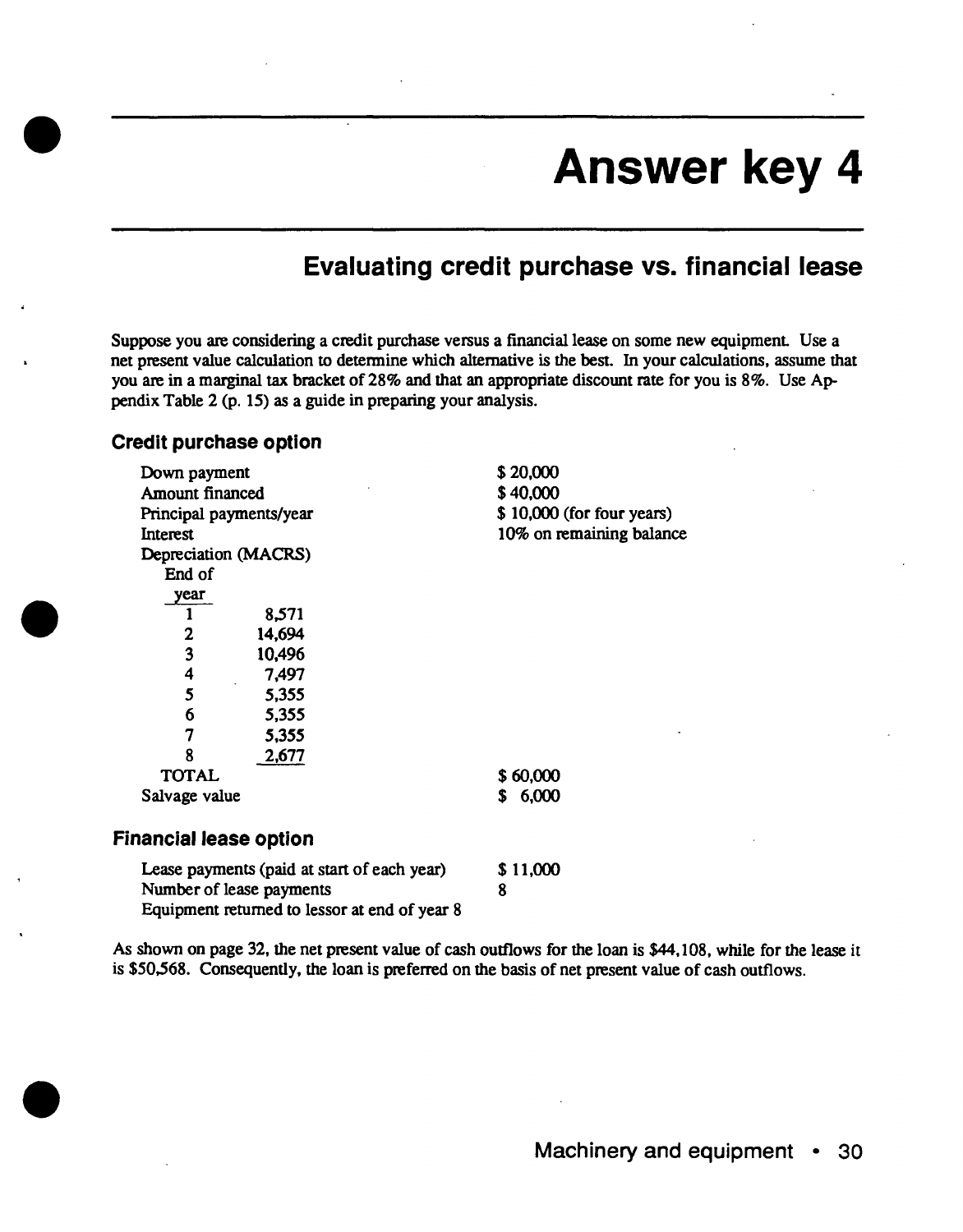# **Net present value of cash outflows: credit purchase vs. lease**

|                | <b>CREDIT PURCHASE</b>                      |                             |                     |                         |                                              |                                           |  |  |
|----------------|---------------------------------------------|-----------------------------|---------------------|-------------------------|----------------------------------------------|-------------------------------------------|--|--|
| End of<br>year | (a)<br>Down pymt<br>& principal<br>payments | (b)<br>Interest<br>payments | (c)<br>Depreciation | (d)<br>Salvage<br>value | (e)<br>Tax<br>savings<br>$(b+c+d)$ $(-0.28)$ | (f)<br>Net cash<br>outflow<br>$(a+b+d+c)$ |  |  |
| $\bf{0}$       | 20,000                                      |                             |                     |                         |                                              | 20,000                                    |  |  |
|                | 10,000                                      | 4,000                       | 8,571               |                         | $-3,520$                                     | 10,480                                    |  |  |
| 2              | 10,000                                      | 3,000                       | 14,694              |                         | $-4,954$                                     | 8,046                                     |  |  |
|                | 10,000                                      | 2,000                       | 10,496              |                         | $-3,499$                                     | 8,501                                     |  |  |
|                | 10,000                                      | 1,000                       | 7,497               |                         | $-2,375$                                     | 8,621                                     |  |  |
|                |                                             |                             | 5,355               |                         | $-1,499$                                     | $-1,499$                                  |  |  |
| 6              |                                             |                             | 5,355               |                         | $-1,499$                                     | $-1,499$                                  |  |  |
|                |                                             |                             | 5,355               |                         | $-1,499$                                     | $-1,499$                                  |  |  |
| 8              |                                             |                             | 2,677               | $-6,000$                | 930                                          | $-5,070$                                  |  |  |
| <b>TOTAL</b>   | 60,000                                      | 10,000                      | 60,000              | $-6,000$                | $-17,919$                                    | 46,081                                    |  |  |

|                |                   | <b>LEASE</b>                        |                    |                       | <b>NET PRESENT VALUE</b> |                |
|----------------|-------------------|-------------------------------------|--------------------|-----------------------|--------------------------|----------------|
|                | $\bf (g)$         | (h)<br>Tax                          | (i)<br>Net cash    | $\ddot{\mathbf{U}}$   | (k)                      | (1)            |
| End of<br>year | Lease<br>payments | savings<br>$(g_{-1}) \cdot (-0.28)$ | outflow<br>$(g+h)$ | Discount<br>rate @ 8% | Loan<br>(f•j)            | Lease<br>(i•j) |
| $\bf{0}$       | 11,000            |                                     | 11,000             | 1.000                 | 20,000                   | 11,000         |
|                | 11,000            | $-3,080$                            | 7,920              | .926                  | 9,705                    | 7,334          |
| $\mathbf 2$    | 11,000            | $-3,080$                            | 7,920              | .857                  | 6,895                    | 6,787          |
| 3              | 11,000            | $-3,080$                            | 7,920              | .794                  | 6,750                    | 6,288          |
| 4              | 11,000            | $-3,080$                            | 7,920              | .735                  | 6,336                    | 5,821          |
| 5              | 11,000            | $-3,080$                            | 7,920              | .681                  | $-1,021$                 | 5,394          |
| 6              | 11,000            | $-3,080$                            | 7,920              | .630                  | - 945                    | 4,990          |
| 7              | 11,000            | $-3,080$                            | 7,920              | .583                  | $-874$                   | 4,617          |
| 8              | o                 | $-3,080$                            | $-3,080$           | .540                  | $-2,738$                 | $-1,663$       |
| <b>TOTAL</b>   | 88,000            | $-24,640$                           | 63,360             |                       | 44,108                   | 50,568         |